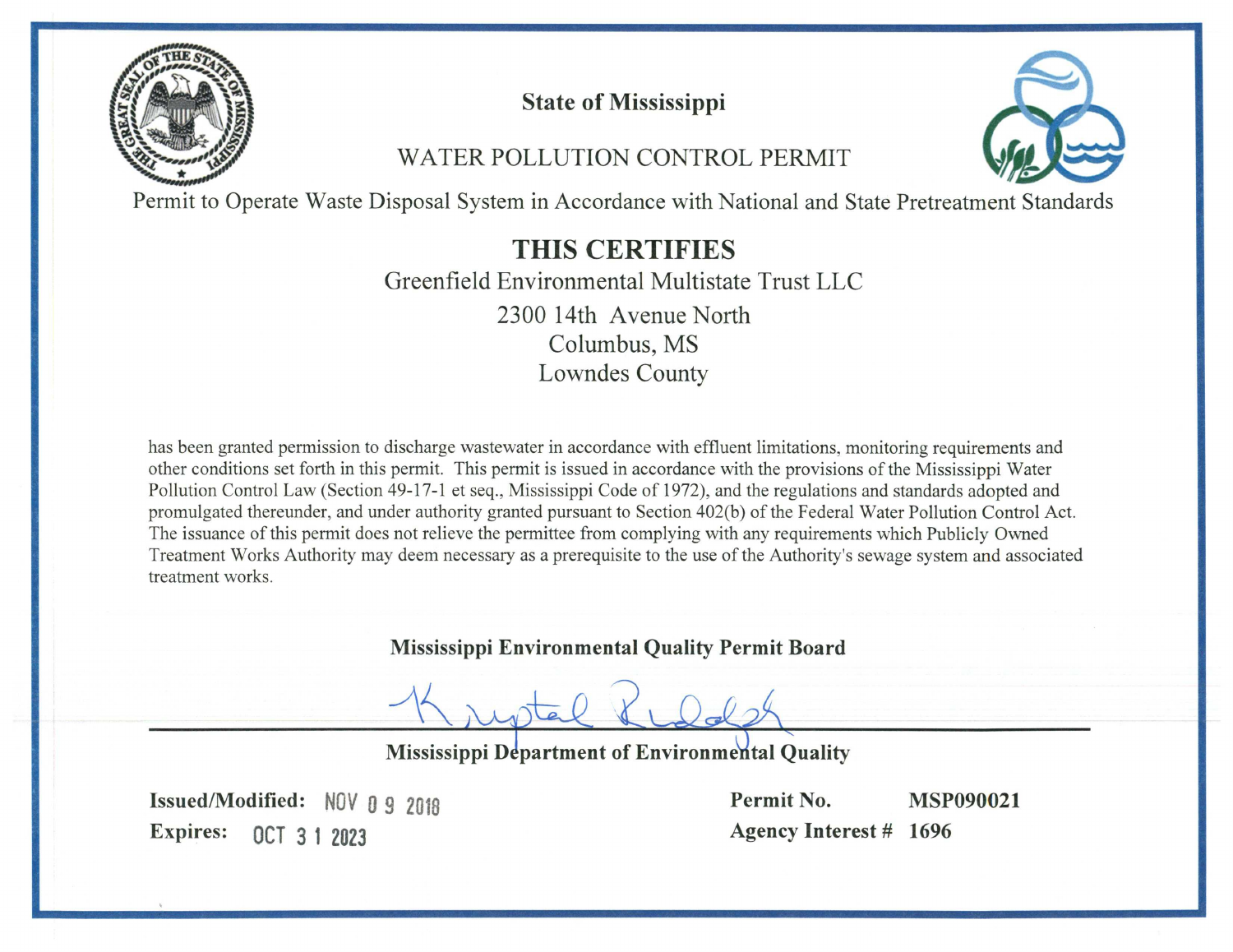## **Table of Contents**

# Other Relevant Documents:

Letter Request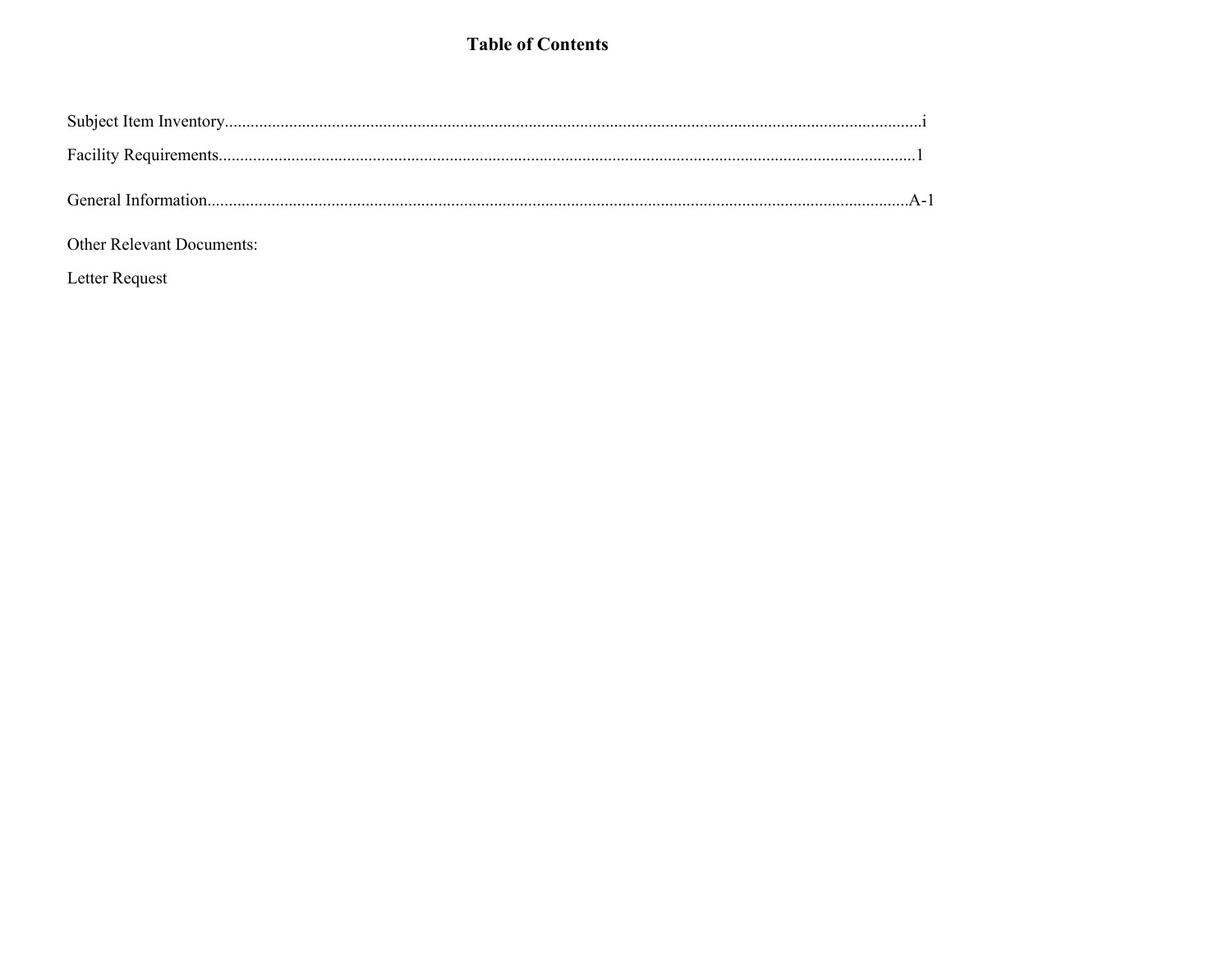Activity ID No.: PER20180001 Permit Number: MSP090021 Subject Item Inventory Greenfield Environmental Multistate Trust LLC

### **Subject Item Inventory:**

| ID     | <b>Designation</b> | <b>Description</b>                             |
|--------|--------------------|------------------------------------------------|
| AI1696 |                    |                                                |
| RPNT1  | MSP090021-001      | (Treated Groundwater Discharge)<br>Outfall 001 |

### **Receiving Stream Relationships:**

| <b>Subject Item</b>                                 | <b>Relationship</b> | <b>Receiving Stream</b> |
|-----------------------------------------------------|---------------------|-------------------------|
| RPNT1 Outfall 001 - (Treated Groundwater Discharge) | Discharges Into     | Columbus POTW MS0056472 |
|                                                     | Then Into           | Luxapallila Creek       |

| $=$ Agency Interest<br>AI         |
|-----------------------------------|
| $CONT = Control$ Device           |
| $IA =$ Insignificant Activity     |
| $MAFO = Animal Feeding Operation$ |
| $PCS = PCs$                       |
| $TRMT = Treatment$                |
|                                   |
|                                   |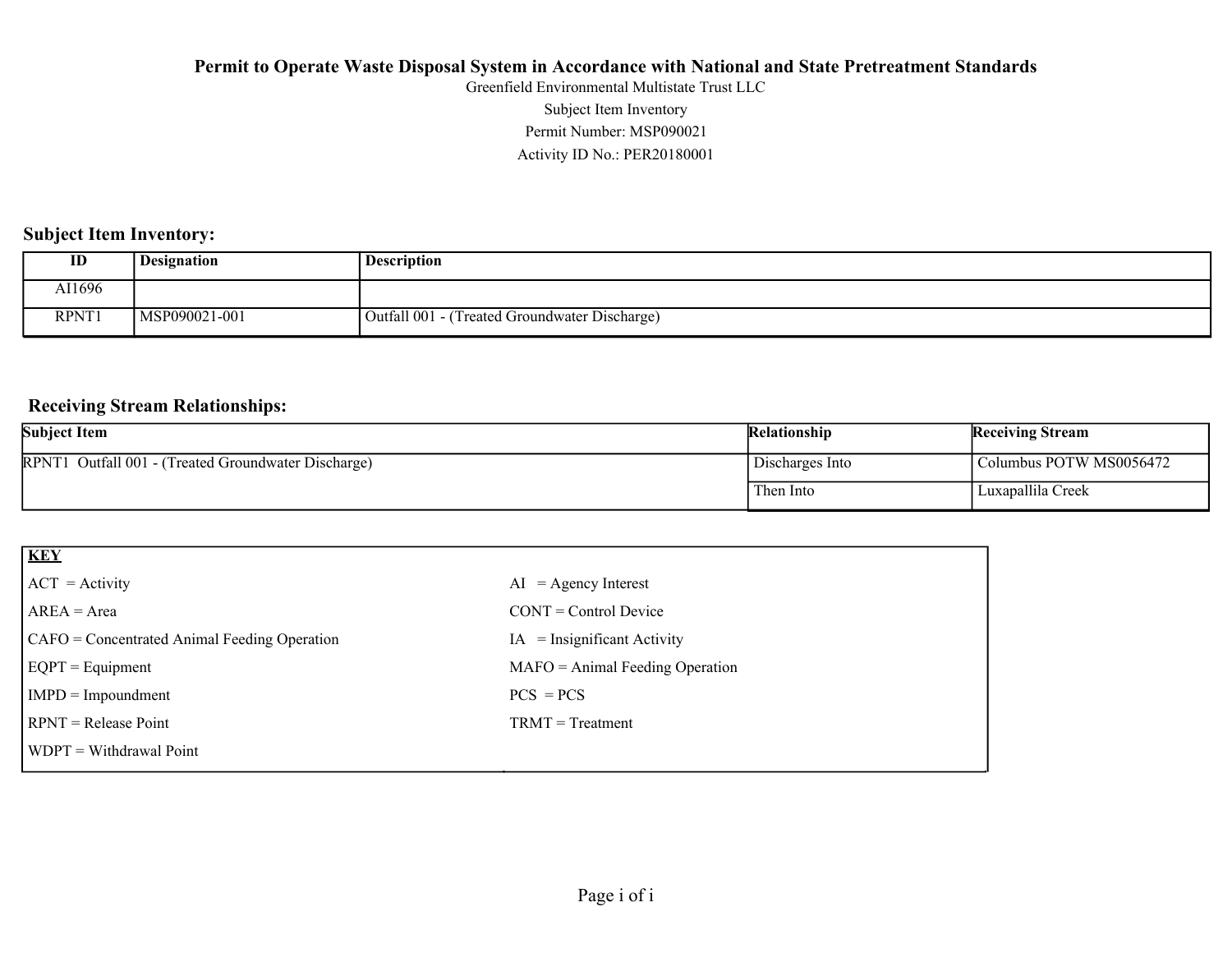### **EFFLUENT LIMITATIONS AND MONITORING REQUIREMENTS**

# **Subject Item: Outfall 001 - (Treated Groundwater Discharge)**

**RPNT00000000001: MSP090021-001**

|                                               | <b>Discharge Limitations</b>           |                                                |                                       |                                      |                               |                                      |                                    |                    | <b>Monitoring Requirements</b> |                        |  |
|-----------------------------------------------|----------------------------------------|------------------------------------------------|---------------------------------------|--------------------------------------|-------------------------------|--------------------------------------|------------------------------------|--------------------|--------------------------------|------------------------|--|
| Parameter                                     | Quantity/<br>Loading<br><b>Average</b> | Quantity /<br><b>Loading</b><br><b>Maximum</b> | Quantity /<br>Loading<br><b>Units</b> | Quality /<br>Conc.<br><b>Minimum</b> | Quality /<br>Conc.<br>Average | Quality /<br>Conc.<br><b>Maximum</b> | Quality /<br>Conc.<br><b>Units</b> | <b>Frequency</b>   | <b>Sample Type</b>             | Which<br><b>Months</b> |  |
| Flow<br>Effluent                              | ******                                 | 0.110<br>Monthly<br>Maximum                    | Million Gallons<br>per Day            | ******                               | ******                        | ******                               | ******                             | Daily              | Totalizer                      | Jan-Dec                |  |
| Oil and grease<br>Effluent                    | ******                                 | ******                                         | ******                                | ******                               | Report<br>Monthly<br>Average  | 59<br>Monthly<br>Maximum             | mg/L                               | Twice per<br>Month | Grab Sampling                  | Jan-Dec                |  |
| pH<br>Effluent                                | ******                                 | ******                                         | ******                                | 6.0<br>Minimum                       | ******                        | 9.0<br>Maximum                       | <b>SU</b>                          | Weekly             | Grab Sampling                  | Jan-Dec                |  |
| Phenol<br>Effluent                            | 28.2<br>Monthly<br>Average             | 42.3<br>Monthly<br>Maximum                     | pounds per day                        | ******                               | 52<br>Monthly<br>Average      | 78<br>Monthly<br>Maximum             | mg/L                               | Twice per<br>Month | Grab Sampling                  | Jan-Dec                |  |
| Arsenic (Total<br>Recoverable)<br>Effluent    | ******                                 | 1.28<br>Annual<br>Maximum                      | pounds per day                        | ******                               | Report<br>Annual Average      | 1.83<br>Annual<br>Maximum            | mg/L                               | Semiannually       | Composite<br>Sample            | Jan-Dec                |  |
| Chromium (Total<br>Recoverable)<br>Effluent   | ******                                 | 0.9<br><b>Annual Total</b>                     | pounds per day                        | ******                               | Report<br>Annual Average      | 0.98<br>Annual<br>Maximum            | mg/L                               | Semiannually       | Composite<br>Sample            | Jan-Dec                |  |
| (Total)<br>Copper<br>Recoverable)<br>Effluent | 0.69<br>Annual Average                 | 0.97<br>Annual<br>Maximum                      | pounds per day                        | ******                               | 0.75<br>Annual Average        | 1.06<br>Annual<br>Maximum            | mg/L                               | Semiannually       | Composite<br>Sample            | Jan-Dec                |  |

Such discharges shall be limited and monitored by the permittee as specified below: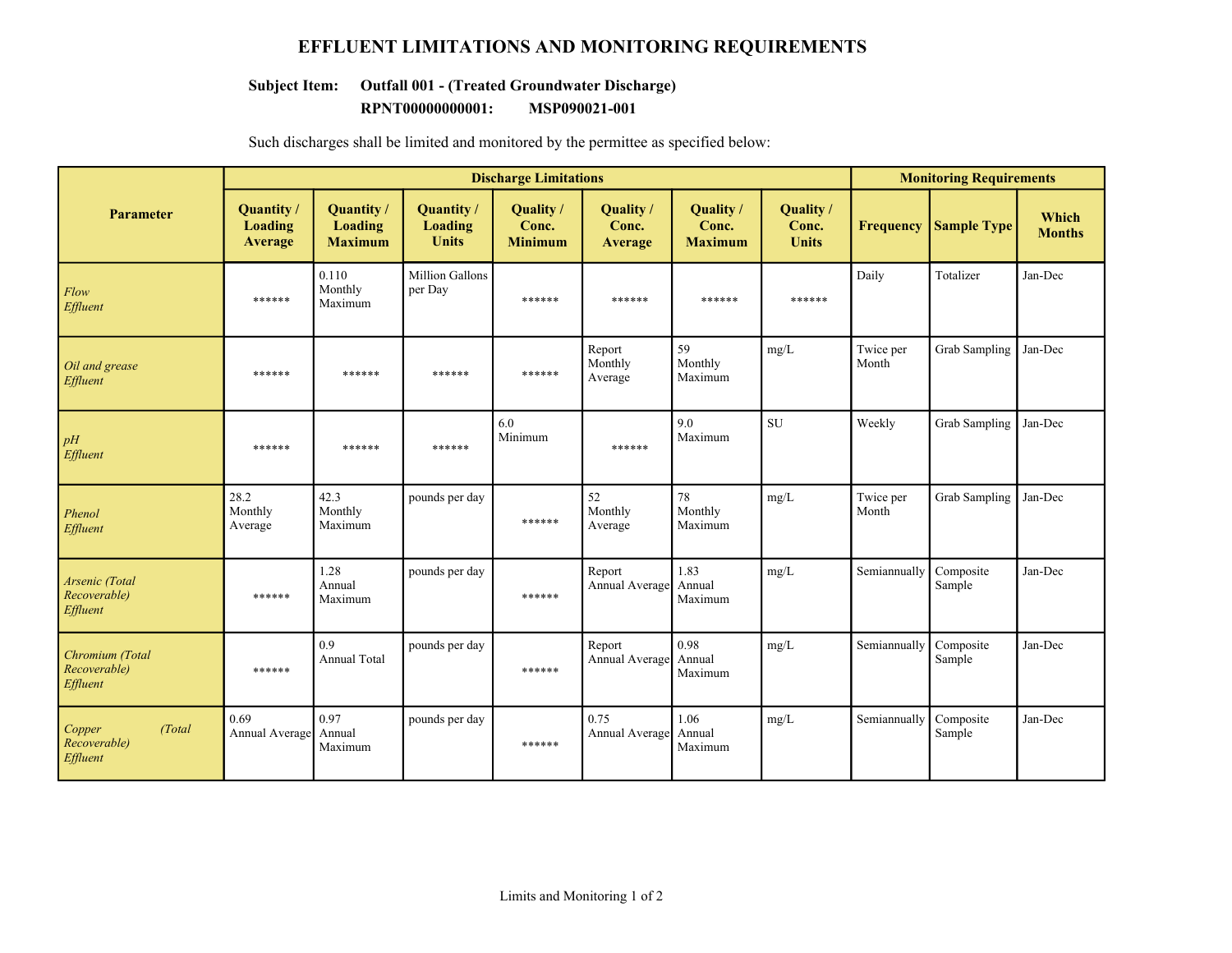### **EFFLUENT LIMITATIONS AND MONITORING REQUIREMENTS**

# **Subject Item: Outfall 001 - (Treated Groundwater Discharge)**

**RPNT00000000001: MSP090021-001**

|                                      | <b>Discharge Limitations</b>           |                                                |                                |                                             |                                 |                                      |                                           | <b>Monitoring Requirements</b> |                      |                        |
|--------------------------------------|----------------------------------------|------------------------------------------------|--------------------------------|---------------------------------------------|---------------------------------|--------------------------------------|-------------------------------------------|--------------------------------|----------------------|------------------------|
| <b>Parameter</b>                     | Quantity/<br><b>Loading</b><br>Average | Quantity /<br><b>Loading</b><br><b>Maximum</b> | Quantity /<br>Loading<br>Units | <b>Quality</b> /<br>Conc.<br><b>Minimum</b> | Quality /<br>Conc.<br>Average   | Quality /<br>Conc.<br><b>Maximum</b> | <b>Quality</b> /<br>Conc.<br><b>Units</b> | Frequency                      | <b>Sample Type</b>   | Which<br><b>Months</b> |
| Pentachlorophenol<br><b>Effluent</b> | 0.65<br>Annual Average Annual          | 0.98<br>Maximum                                | pounds per day                 | ******                                      | l.19<br>Annual Average   Annual | 1.79<br>Maximum                      | mg/L                                      | Ouarterly                      | <b>Grab Sampling</b> | Jan-Dec                |

Such discharges shall be limited and monitored by the permittee as specified below: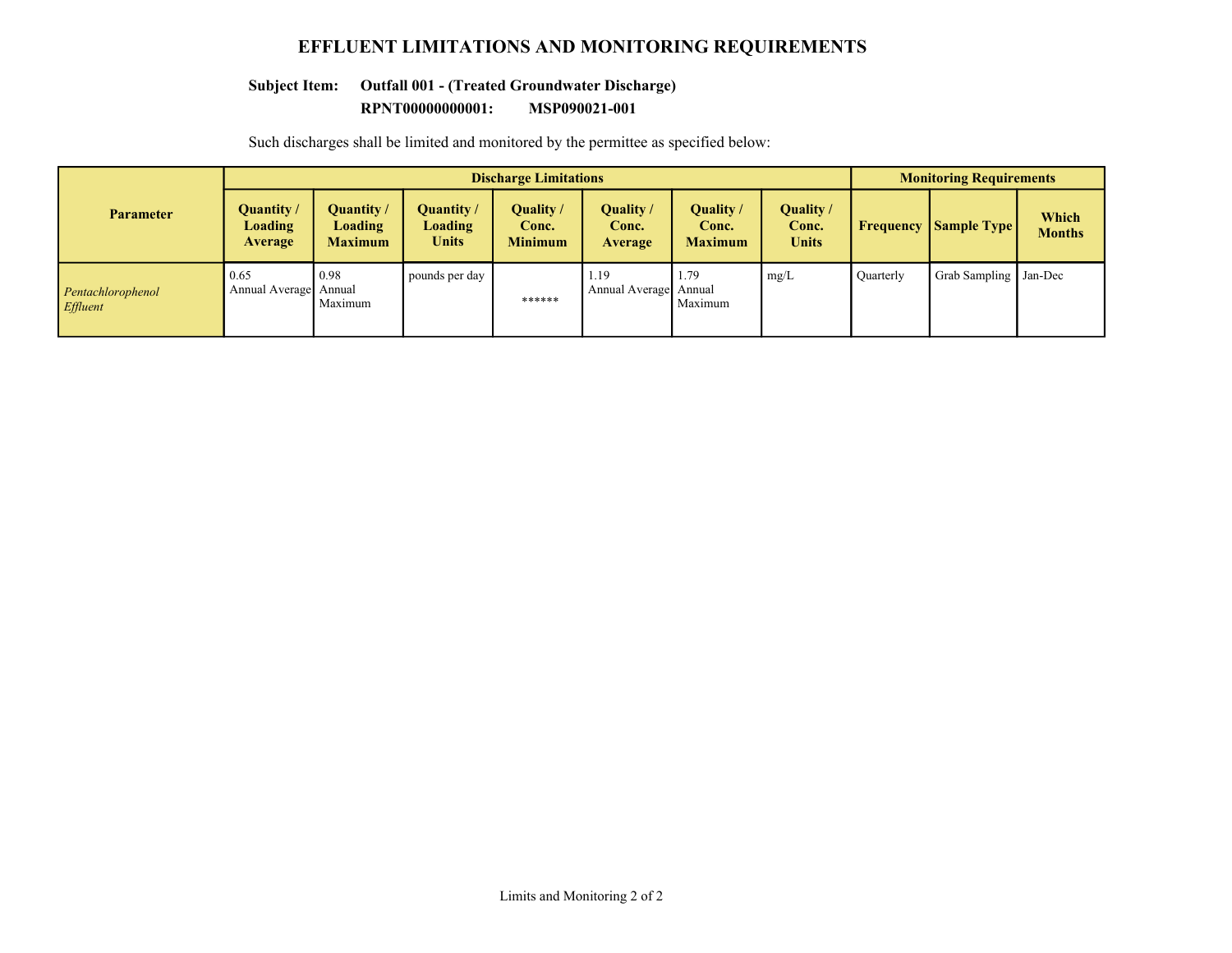Greenfield Environmental Multistate Trust LLC Facility Requirements Permit Number: MSP090021 Activity ID No.:PER20180001

**AI0000001696 :**

# **Limitation Requirements:**

Page 1 of 22

| Condition |           |                                                                                                                                                                                                                                                                                                                                                                                                                                                                                                                                                                                                                                                                                                                                                                                                                                                                                                                                                                                                                                                                                                                                                                                                                                                                                                                                                                                                                                                                                                                                                                                                                                                                                                                                                                                                                       |
|-----------|-----------|-----------------------------------------------------------------------------------------------------------------------------------------------------------------------------------------------------------------------------------------------------------------------------------------------------------------------------------------------------------------------------------------------------------------------------------------------------------------------------------------------------------------------------------------------------------------------------------------------------------------------------------------------------------------------------------------------------------------------------------------------------------------------------------------------------------------------------------------------------------------------------------------------------------------------------------------------------------------------------------------------------------------------------------------------------------------------------------------------------------------------------------------------------------------------------------------------------------------------------------------------------------------------------------------------------------------------------------------------------------------------------------------------------------------------------------------------------------------------------------------------------------------------------------------------------------------------------------------------------------------------------------------------------------------------------------------------------------------------------------------------------------------------------------------------------------------------|
| No.       | Parameter | Condition                                                                                                                                                                                                                                                                                                                                                                                                                                                                                                                                                                                                                                                                                                                                                                                                                                                                                                                                                                                                                                                                                                                                                                                                                                                                                                                                                                                                                                                                                                                                                                                                                                                                                                                                                                                                             |
| $L-1$     |           | Samples taken in compliance with the monitoring requirements specified in this permit shall be taken at the nearest accessible<br>point after final treatment but prior to actual discharge into the POTW collection system or mixing with non-regulated waste<br>streams. [11 Miss. Admin. Code Pt. 6, R.1.1.4.A(28).]                                                                                                                                                                                                                                                                                                                                                                                                                                                                                                                                                                                                                                                                                                                                                                                                                                                                                                                                                                                                                                                                                                                                                                                                                                                                                                                                                                                                                                                                                               |
| $L-2$     |           | <b>General Pretreatment Prohibitions</b>                                                                                                                                                                                                                                                                                                                                                                                                                                                                                                                                                                                                                                                                                                                                                                                                                                                                                                                                                                                                                                                                                                                                                                                                                                                                                                                                                                                                                                                                                                                                                                                                                                                                                                                                                                              |
|           |           | In addition to those pollutants limited in the "Effluent Limitations and Monitoring Requirements" section of this permit, the<br>following pollutants shall not be discharged into the POTW:<br>(1) Pollutants which create a fire or explosion hazard in the POTW, including but not limited to, wastestreams with a closed<br>cup flashpoint of less than 140 degrees Fahrenheit or 60 degrees Centigrade using the test methods specified in 40 CFR<br>261.21;<br>(2) Pollutants which will cause corrosive structural damage to the POTW, but in no case discharges with pH lower than 5.0,<br>unless the treatment works is specifically designed to accommodate such discharges;<br>(3) Solid or viscous pollutants in amounts which will cause obstruction to the flow in the POTW resulting in interference;<br>(4) Any pollutant, including oxygen demanding pollutants (BOD, etc.) released in a discharge at a flow rate and/or pollutant<br>concentration which will cause interference with the POTW;<br>(5) Heat in amounts which will inhibit biological activity in the POTW resulting in interference, but in no case heat in such<br>quantities that the temperature at the POTW treatment plant exceeds 40 degrees Centigrade (104 degrees Fahrenheit) unless<br>the approval Authority, upon request of the POTW, approves alternate temperature limits;<br>(6) Petroleum oil, nonbiodegradable cutting oil, or products of mineral oil origin in amounts that will cause interference or<br>pass through;<br>(7) Pollutants which result in the presence of toxic gases, vapors, or fumes within the POTW in a quantity that may cause<br>acute worker health and safety problems;<br>(8) Any trucked or hauled pollutants, except at discharge points designated by the POTW. [40 CFR 403.5(b)] |
|           |           |                                                                                                                                                                                                                                                                                                                                                                                                                                                                                                                                                                                                                                                                                                                                                                                                                                                                                                                                                                                                                                                                                                                                                                                                                                                                                                                                                                                                                                                                                                                                                                                                                                                                                                                                                                                                                       |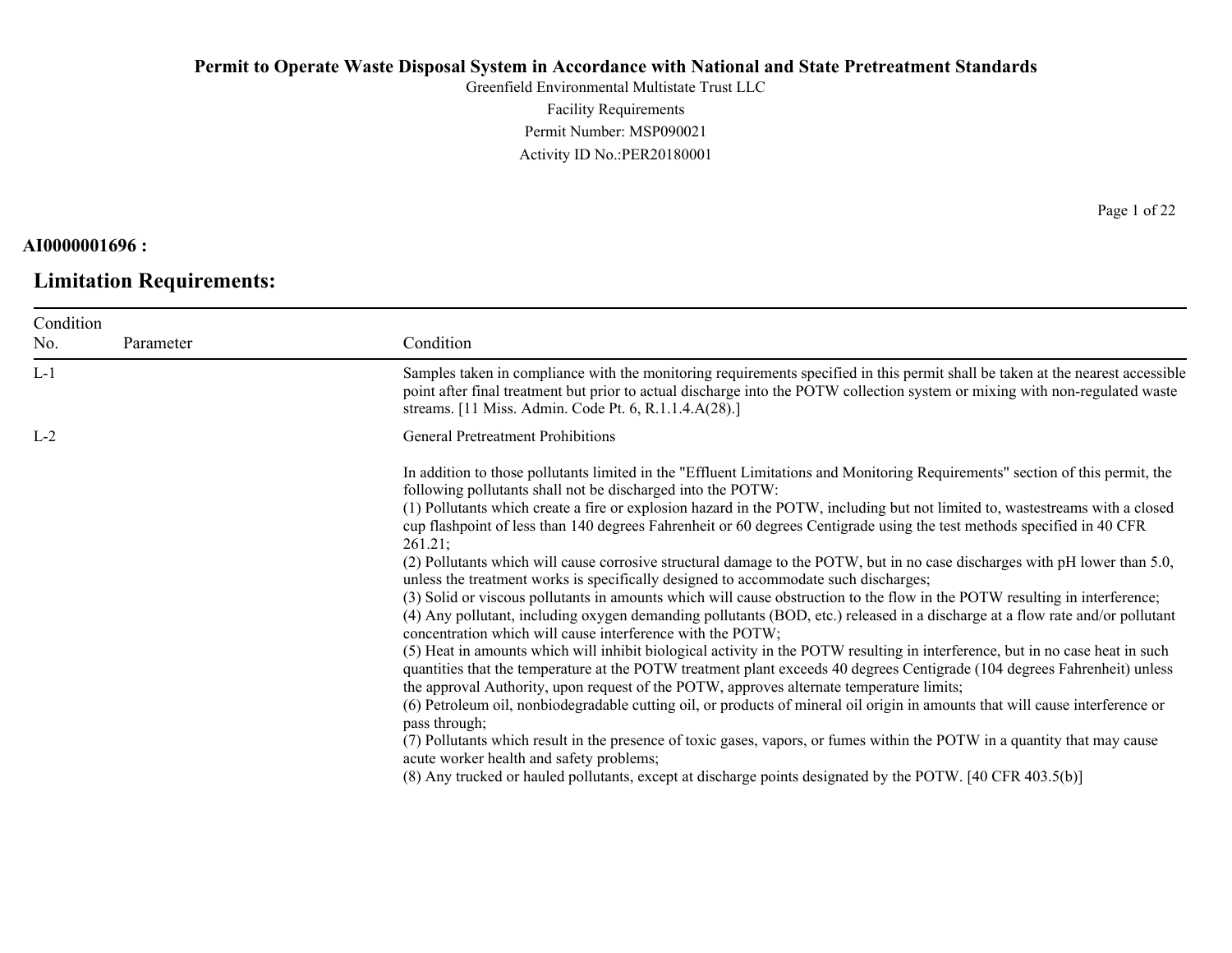Greenfield Environmental Multistate Trust LLC Facility Requirements Permit Number: MSP090021 Activity ID No.:PER20180001

#### **AI0000001696 :**

# **Record-Keeping Requirements:**

| Condition<br>No. | Condition                                                                                                                                                                                                                                                                                                                                                                                                                                                                                                                                                    |  |  |  |
|------------------|--------------------------------------------------------------------------------------------------------------------------------------------------------------------------------------------------------------------------------------------------------------------------------------------------------------------------------------------------------------------------------------------------------------------------------------------------------------------------------------------------------------------------------------------------------------|--|--|--|
| $R-1$            | Recording of Results                                                                                                                                                                                                                                                                                                                                                                                                                                                                                                                                         |  |  |  |
|                  | For each measurement or sample taken pursuant to the requirements of this permit, the permittee shall maintain records of all information obtained from such<br>monitoring including:                                                                                                                                                                                                                                                                                                                                                                        |  |  |  |
|                  | (1) The exact place, date, and time of sampling;<br>(2) The dates the analyses were performed;<br>$(3)$ The person $(s)$ who performed the analyses;<br>(4) The analytical techniques, procedures or methods used; and<br>$\mathbf{1}$ $\mathbf{0}$ $\mathbf{1}$ $\mathbf{1}$ $\mathbf{1}$ $\mathbf{1}$ $\mathbf{1}$ $\mathbf{1}$ $\mathbf{1}$ $\mathbf{1}$ $\mathbf{1}$ $\mathbf{1}$ $\mathbf{1}$ $\mathbf{1}$ $\mathbf{1}$ $\mathbf{1}$ $\mathbf{1}$ $\mathbf{1}$ $\mathbf{1}$ $\mathbf{1}$ $\mathbf{1}$ $\mathbf{1}$ $\mathbf{1}$ $\mathbf{1}$ $\mathbf{$ |  |  |  |

# (5) The results of all required analyses. [11 Miss. Admin. Code Pt. 6, R. 1.1.4.A(29)(a).]

# **Submittal/Action Requirements:**

| Condition<br>No. | Condition                                                                                                                                                                                                                                                                                                                                                                                                                                                                                                                                                                                                 |
|------------------|-----------------------------------------------------------------------------------------------------------------------------------------------------------------------------------------------------------------------------------------------------------------------------------------------------------------------------------------------------------------------------------------------------------------------------------------------------------------------------------------------------------------------------------------------------------------------------------------------------------|
| $S-1$            | <b>Oral Notification Requirements</b>                                                                                                                                                                                                                                                                                                                                                                                                                                                                                                                                                                     |
|                  | The permittee shall notify the Mississippi Environmental Quality Permit Board and the POTW orally immediately upon becoming aware of the following:<br>(1) A spill which would result in a discharge to the POTW or to State waters;<br>(2) Any unanticipated bypass which exceeds any effluent limitation in the permit.<br>(3) Any upset which exceeds any effluent limitation in the permit.<br>(4) Violation of a maximum daily discharge limitation for any of the pollutants listed by the Permit Board in the permit to be reported within 24 hours. [11 Miss. Admin.]<br>Code Pt. 6, R. 1.1.4.M.] |

Page 2 of 22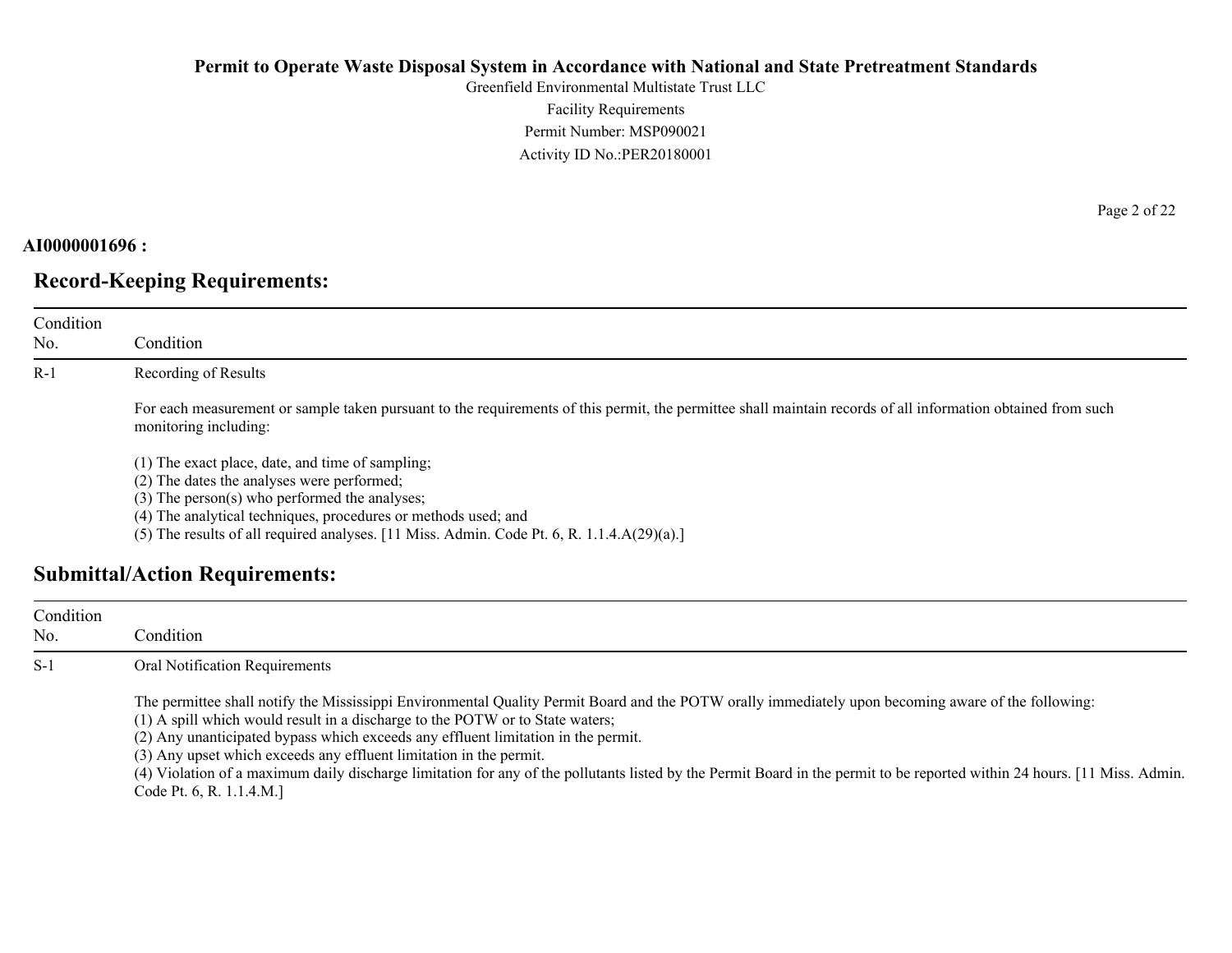Greenfield Environmental Multistate Trust LLC Facility Requirements Permit Number: MSP090021 Activity ID No.:PER20180001

#### **AI0000001696 :**

# **Submittal/Action Requirements:**

Page 3 of 22

| Condition<br>No. | Condition                                                                                                                                                                                                                                                                                                                                                                                                                                                                                                                                                                                                                                                                                                           |
|------------------|---------------------------------------------------------------------------------------------------------------------------------------------------------------------------------------------------------------------------------------------------------------------------------------------------------------------------------------------------------------------------------------------------------------------------------------------------------------------------------------------------------------------------------------------------------------------------------------------------------------------------------------------------------------------------------------------------------------------|
| $S-2$            | Reporting                                                                                                                                                                                                                                                                                                                                                                                                                                                                                                                                                                                                                                                                                                           |
|                  | Monitoring results obtained during the previous reporting period shall be summarized and reported on a Discharge Monitoring Report (DMR). DMR data must be<br>submitted electronically using the MDEQ NetDMR NO LATER THAN THE 28TH DAY OF THE MONTH FOLLOWING THE COMPLETED REPORTING<br>PERIOD.                                                                                                                                                                                                                                                                                                                                                                                                                   |
|                  | DMRs and all other reports required herein, shall be signed in accordance with 11 Miss. Admin. Code Pt. 6, R. 1.1.4.A(15)(c)(1). of the Mississippi Wastewater<br>Regulations. [11 Miss. Admin. Code Pt. 6, R. 1.1.4.A(15)c(1)., 40 CFR 122.21(1)(4)(i)]                                                                                                                                                                                                                                                                                                                                                                                                                                                            |
| $S-3$            | Noncompliance Notification - Twenty-Four Hour Reporting                                                                                                                                                                                                                                                                                                                                                                                                                                                                                                                                                                                                                                                             |
|                  | (1) The permittee shall report any noncompliance which may endanger health or the environment. Any information shall be provided orally within 24 hours from the<br>time the permittee becomes aware of the circumstances. A written submission shall also be provided within 5 days of the time the permittee becomes aware of the<br>circumstances. The written submission shall contain a description of the noncompliance and its cause; the period of noncompliance, including exact dates and times, and<br>if the noncompliance has not been corrected, the anticipated time it is expected to continue; and steps taken or planned to reduce, eliminate, and/or prevent recurrence of<br>the noncompliance. |
|                  | (2) The following shall be included as information which must be reported within 24 hours under this paragraph.<br>(i) Any unanticipated bypass which exceeds any effluent limitation in the permit.<br>(ii) Any upset which exceeds any effluent limitation in the permit.<br>(iii) Violation of a maximum daily discharge limitation for any of the pollutants listed by the Permit Board in the permit to be reported within 24 hours.<br>(iv) The Executive Director may waive the written report on a case-by-case basis for reports under paragraph (1) of this section if the oral report has been received<br>within 24 hours.                                                                              |
|                  | All reports required by this condition which are submitted after December 20, 2020, shall be submitted by the permittee electronically as instructed by MDEQ. [11 Miss.]<br>Admin. Code Pt. 6, R. 1.1.4.A(29)(e)., 40 CFR 122.41(1)(6)]                                                                                                                                                                                                                                                                                                                                                                                                                                                                             |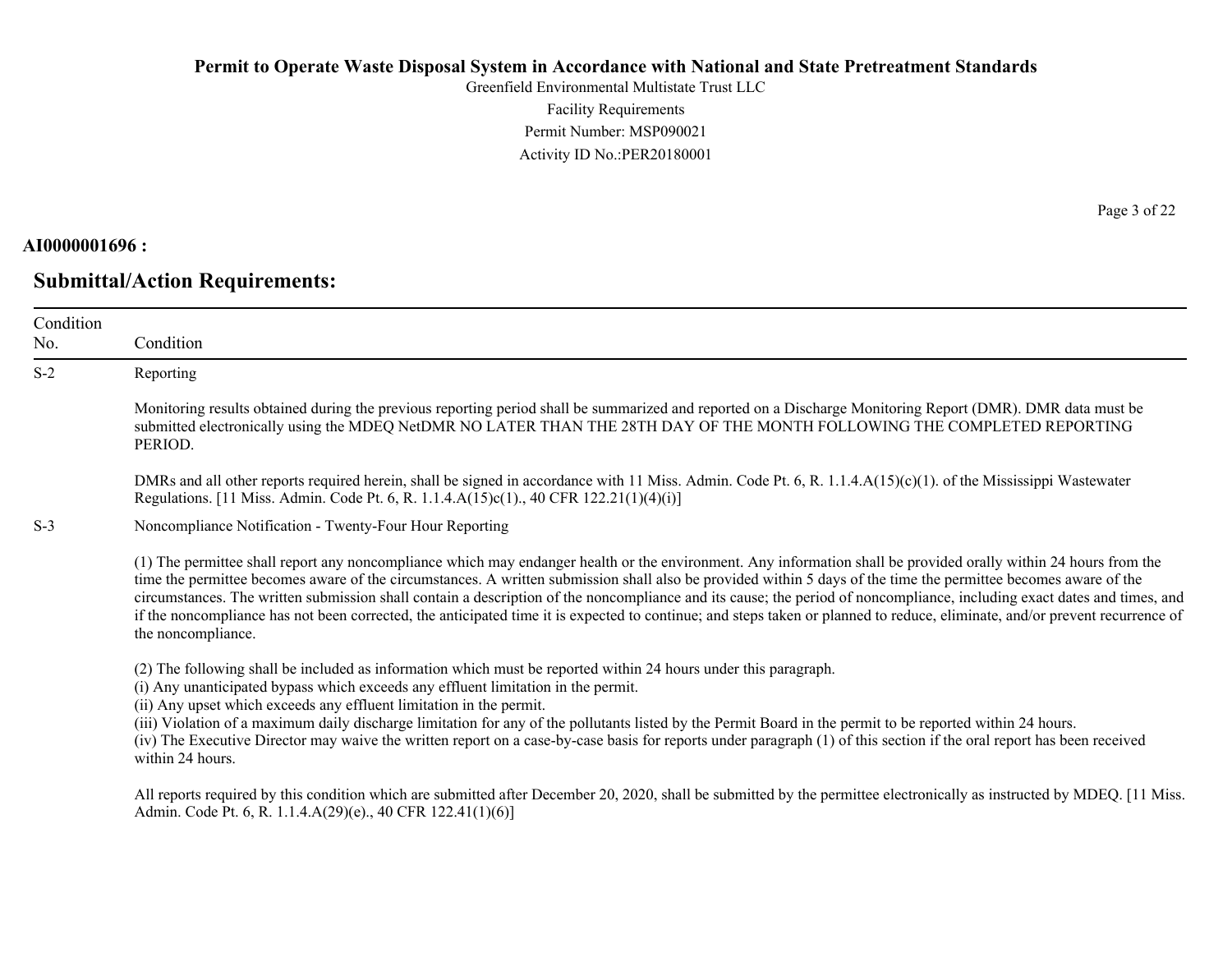Greenfield Environmental Multistate Trust LLC Facility Requirements Permit Number: MSP090021 Activity ID No.:PER20180001

#### **AI0000001696 :**

# **Submittal/Action Requirements:**

Page 4 of 22

| Condition<br>No. | Condition                                                                                                                                                                                                                                                                                                                                                                                             |
|------------------|-------------------------------------------------------------------------------------------------------------------------------------------------------------------------------------------------------------------------------------------------------------------------------------------------------------------------------------------------------------------------------------------------------|
| $S-4$            | Noncompliance Notification - Other Noncompliance                                                                                                                                                                                                                                                                                                                                                      |
|                  | The permittee shall report all instances of noncompliance not reported under the twenty-four hour reporting requirements, at the time monitoring reports are submitted<br>or within 30 days from the end of the month in which the noncompliance occurs. The reports shall contain the same information as is required under the twenty-four<br>hour reporting requirements contained in this permit. |
|                  | All reports required by this condition which are submitted after December 20, 2020, shall be submitted by the permittee electronically as instructed by MDEQ. [11 Miss.]<br>Admin. Code Pt. 6, R. 1.1.4.A(29)(f)., 40 CFR 122.41(1)(7)]                                                                                                                                                               |
| $S-5$            | Noncompliance Notification - Other Information                                                                                                                                                                                                                                                                                                                                                        |
|                  | Where the permittee becomes aware that it failed to submit any relevant facts in a permit application, or submitted incorrect information in a permit application or in any<br>report to the Permit Board, it shall promptly submit such facts or information. [11 Miss. Admin. Code Pt. 6, R. 1.1.4.A(29)(g).]                                                                                       |
| $S-6$            | Bypassing -Notice                                                                                                                                                                                                                                                                                                                                                                                     |
|                  | Anticipated bypass-<br>If the permittee knows in advance of the need for a bypass, it shall submit prior notice, if possible at least ten days before the date of the bypass.                                                                                                                                                                                                                         |
|                  | Unanticipated bypass-<br>The permittee shall submit notice of an unanticipated bypass as required by the twenty-four hour reporting requirements set forth in this permit.                                                                                                                                                                                                                            |
|                  | All reports required by this condition which are submitted after December 20, 2020, shall be submitted by the permittee electronically as instructed by MDEQ. [40 CFR<br>122.41(m)(3)(i, ii)                                                                                                                                                                                                          |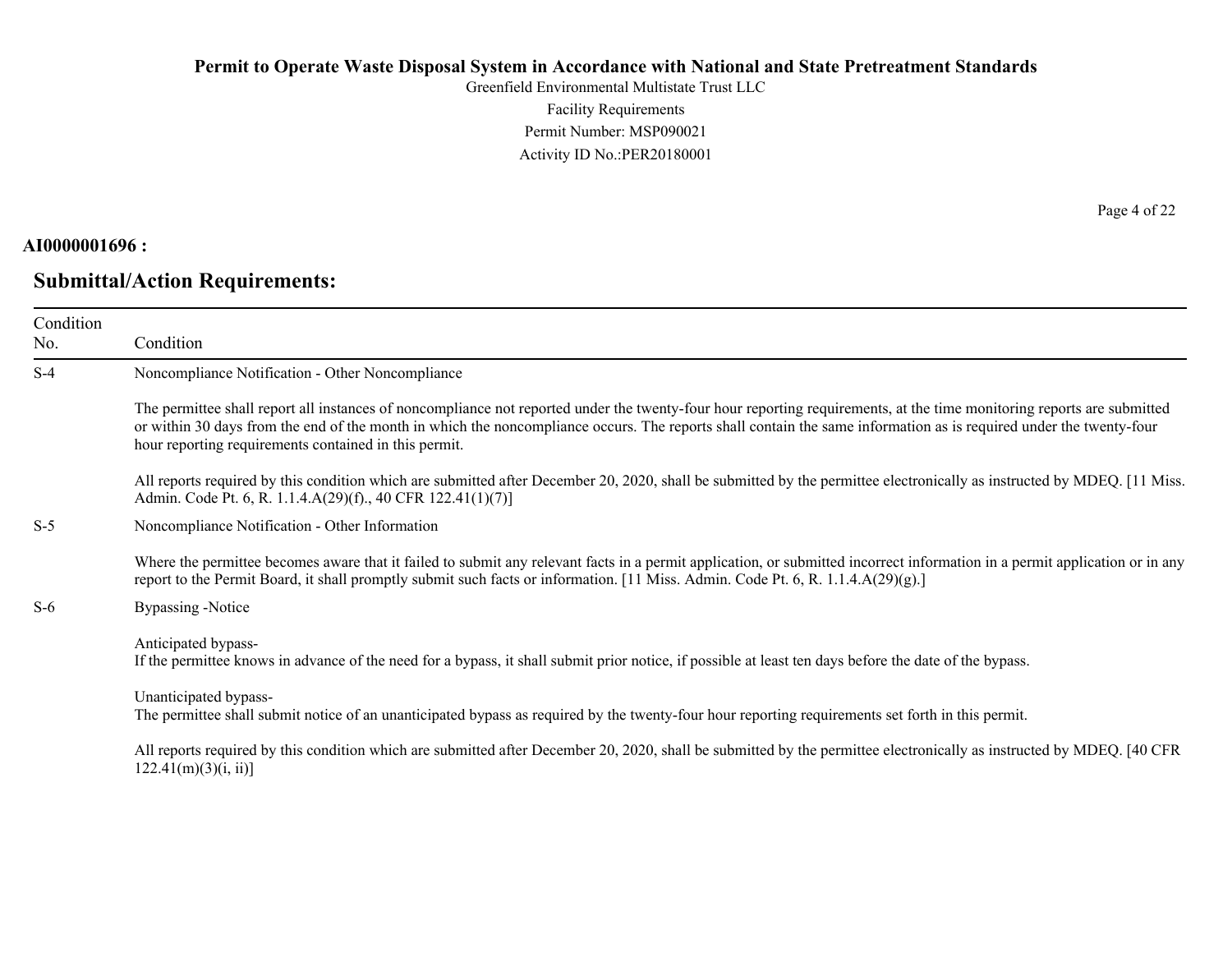Greenfield Environmental Multistate Trust LLC Facility Requirements Permit Number: MSP090021 Activity ID No.:PER20180001

#### **AI0000001696 :**

# **Submittal/Action Requirements:**

| Condition<br>No. | Condition                                                                                                                                                                                                                                                                                                                                                                                                                         |
|------------------|-----------------------------------------------------------------------------------------------------------------------------------------------------------------------------------------------------------------------------------------------------------------------------------------------------------------------------------------------------------------------------------------------------------------------------------|
| $S-7$            | <b>Expiration of Permit</b>                                                                                                                                                                                                                                                                                                                                                                                                       |
|                  | At least 180 days prior to the expiration date of this permit pursuant to the State law and regulation, the permittee who wishes to continue to operate under this permit<br>shall submit an application to the Permit Board for reissuance. The Permit Board may grant permission to submit an application later than this, but no later than the<br>expiration date of the permit. [11 Miss. Admin. Code Pt. 6, R. 1.1.5.B(1).] |

# **Narrative Requirements:**

# **Definitions:**

| Condition<br>No. | Condition                                                                                                                                                                                                                                                                                                                                                                                                                                                                                                                                           |
|------------------|-----------------------------------------------------------------------------------------------------------------------------------------------------------------------------------------------------------------------------------------------------------------------------------------------------------------------------------------------------------------------------------------------------------------------------------------------------------------------------------------------------------------------------------------------------|
| $T-1$            | Definitions: General                                                                                                                                                                                                                                                                                                                                                                                                                                                                                                                                |
|                  | The permittee shall refer to 11 Miss. Admin. Code Pt. 6, R.1.1.1.A. for definitions of any permit term not specified in this permit. [11 Miss. Admin. Code Pt. 6, R.<br>1.1.1.A.]                                                                                                                                                                                                                                                                                                                                                                   |
| $T-2$            | Definitions: Monthly Average                                                                                                                                                                                                                                                                                                                                                                                                                                                                                                                        |
|                  | "Monthly Average" means the average of "daily discharges" over a calendar month, calculated as the sum of all "daily discharges" measured during a calendar month<br>divided by the number of "daily discharges" measured during the month. The monthly average for E coli bacteria is the geometric mean of "daily discharges" measured<br>during the calendar month. In computing the geometric mean for E coli bacteria, the value one (1) shall be substituted for sample results of zero. [11 Miss. Admin. Code<br>Pt. 6, R. 1.1.1. $A(44)$ .] |

Page 5 of 22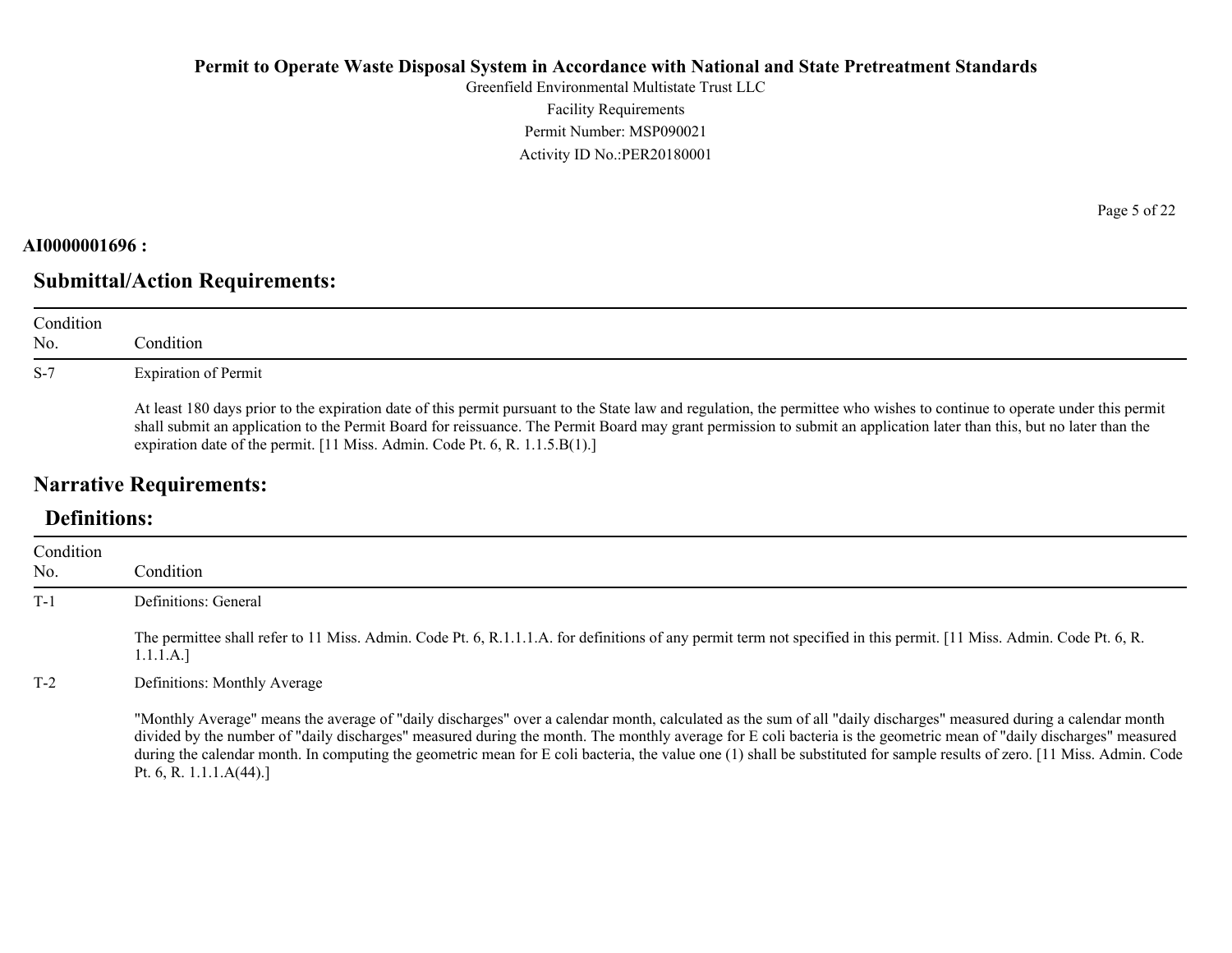Greenfield Environmental Multistate Trust LLC Facility Requirements Permit Number: MSP090021 Activity ID No.:PER20180001

### **AI0000001696 :**

# **Narrative Requirements:**

Page 6 of 22

| Condition<br>No. | Condition                                                                                                                                                                                                                                                                                                                                                                                                                                                                                                                                                                                   |
|------------------|---------------------------------------------------------------------------------------------------------------------------------------------------------------------------------------------------------------------------------------------------------------------------------------------------------------------------------------------------------------------------------------------------------------------------------------------------------------------------------------------------------------------------------------------------------------------------------------------|
| $T-3$            | Definitions: Daily Discharge                                                                                                                                                                                                                                                                                                                                                                                                                                                                                                                                                                |
|                  | "Daily discharge" means the "discharge of a pollutant" measured during a calendar day or any 24-hour period that reasonably represents the calendar day for purposes of<br>sampling. For pollutants with limitations expressed in units of mass, the "daily discharge" is calculated as the total mass of the pollutant discharged over the day. For<br>pollutants with limitations expressed in other units of measurements, the "daily average" is calculated as the average measurement of the discharge of the pollutant over<br>the day. [11 Miss. Admin. Code Pt. 6, R. 1.1.1.A(15).] |
| $T-4$            | Definitions: Daily Maximum                                                                                                                                                                                                                                                                                                                                                                                                                                                                                                                                                                  |
|                  | "Daily maximum" means the highest "daily discharge" over a calendar month. [11 Miss. Admin. Code Pt. 6, R. 1.1.1.A(16).]                                                                                                                                                                                                                                                                                                                                                                                                                                                                    |
| $T-5$            | <b>Definitions: Toxic Pollutants</b>                                                                                                                                                                                                                                                                                                                                                                                                                                                                                                                                                        |
|                  | "Toxic pollutants" means any pollutant listed as toxic under Section 307(a)(1) or, in the case of "sludge use or disposal practices", any pollutant identified in regulations<br>implementing Section 405(d) of the Clean Water Act. [11 Miss. Admin. code Pt.6, R. 1.1.1.A(71).]                                                                                                                                                                                                                                                                                                           |
| $T-6$            | Definitions: Hazardous Substances                                                                                                                                                                                                                                                                                                                                                                                                                                                                                                                                                           |
|                  | "Hazardous substances" are defined in 40 CFR 116.4                                                                                                                                                                                                                                                                                                                                                                                                                                                                                                                                          |
| $T-7$            | Definitions: Quarterly Average                                                                                                                                                                                                                                                                                                                                                                                                                                                                                                                                                              |
|                  | "Quarterly Average" means the average of "daily discharges" over a three month period, calculated as the sum of all "daily discharges" measured during the quarter<br>divided by the number of "daily discharges" measured during the quarter. The quarterly average for E coli bacteria is the geometric mean of "daily discharges" measured<br>during the quarter. In computing the geometric mean for E coli bacteria, the value one (1) shall be substituted for sample results of zero. [11 Miss. Admin. Code Pt. 6, R.<br>1.1.1.A(61).                                                |
| $T-8$            | Definitions: Quarterly Maximum                                                                                                                                                                                                                                                                                                                                                                                                                                                                                                                                                              |
|                  |                                                                                                                                                                                                                                                                                                                                                                                                                                                                                                                                                                                             |

"Quarterly Maximum" means the highest "daily discharge" measured over a three-month period. [11 Miss. Admin. Code Pt. 6, R. 1.1.1.A(62).]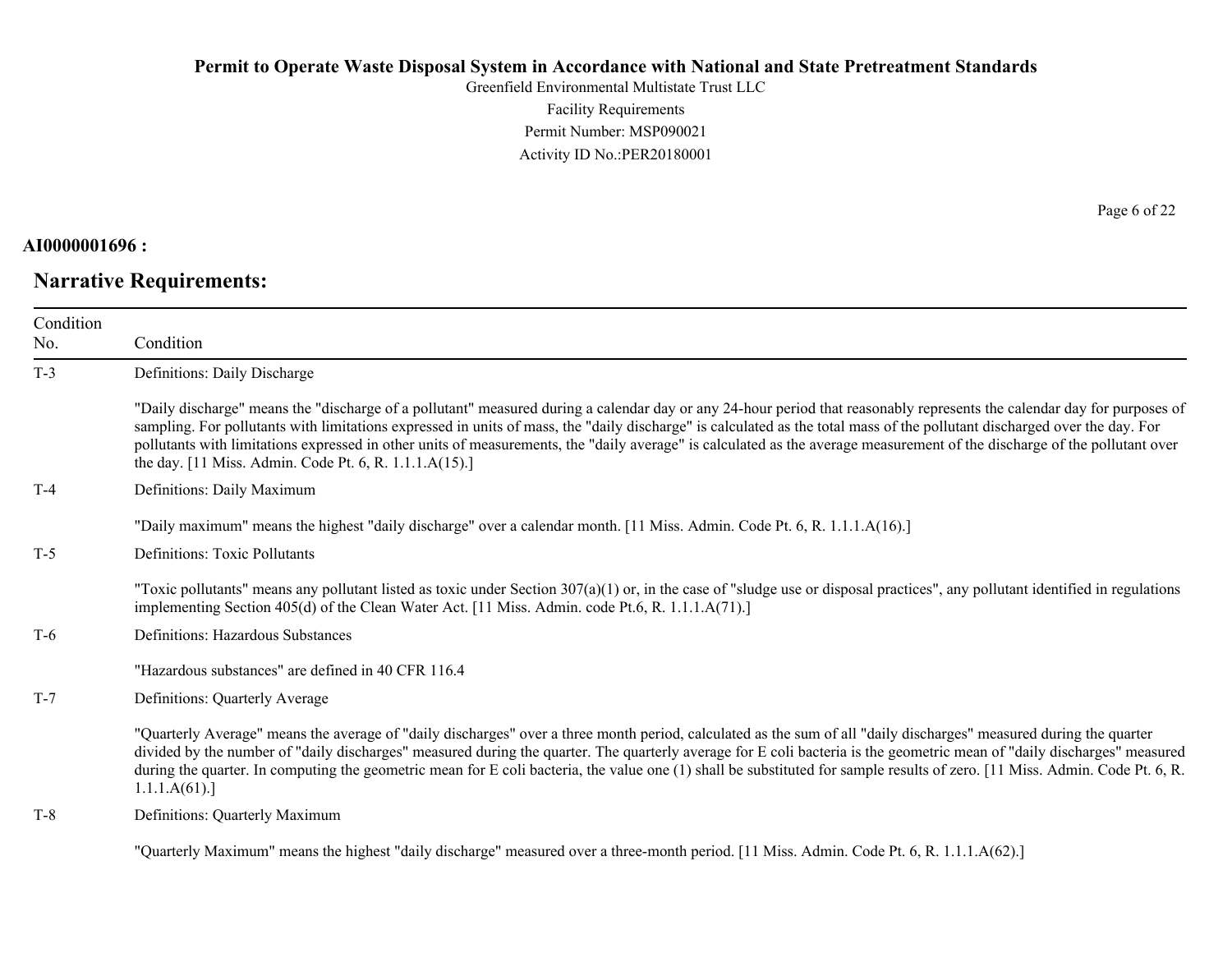Greenfield Environmental Multistate Trust LLC Facility Requirements Permit Number: MSP090021 Activity ID No.:PER20180001

## **AI0000001696 :**

# **Narrative Requirements:**

Page 7 of 22

| Condition<br>No. | Condition                                                                                                                                                                                                                                                                                                                                                                                                                                                                                                                                       |
|------------------|-------------------------------------------------------------------------------------------------------------------------------------------------------------------------------------------------------------------------------------------------------------------------------------------------------------------------------------------------------------------------------------------------------------------------------------------------------------------------------------------------------------------------------------------------|
| $T-9$            | Definitions: Yearly Average                                                                                                                                                                                                                                                                                                                                                                                                                                                                                                                     |
|                  | "Yearly Average" means the average of "daily discharges" over a calendar year, calculated as the sum of all "daily discharges" measured during the calendar year<br>divided by the number of "daily discharges" measured during the calendar year. The yearly average for E coli bacteria is the geometric mean of "daily discharges"<br>during the calendar year. In computing the geometric mean for E coli bacteria, the value one (1) shall be substituted for sample results of zero. [11 Miss. Admin. Code<br>Pt. 6, R. 1.1.1. $A(87)$ .] |
| $T-10$           | Definitions: Yearly Maximum                                                                                                                                                                                                                                                                                                                                                                                                                                                                                                                     |
|                  | "Yearly Maximum" means the highest "daily discharge" measured over a calendar year. [11 Miss. Admin. Code Pt. 6, R. 1.1.4.A(88).]                                                                                                                                                                                                                                                                                                                                                                                                               |
| $T-11$           | Definitions: "Submitted" means the document is postmarked on or before the applicable deadline, except as otherwise specified. 11 Miss. Admin. Code Pt. 6, R. 1.1.1.A<br>(67)                                                                                                                                                                                                                                                                                                                                                                   |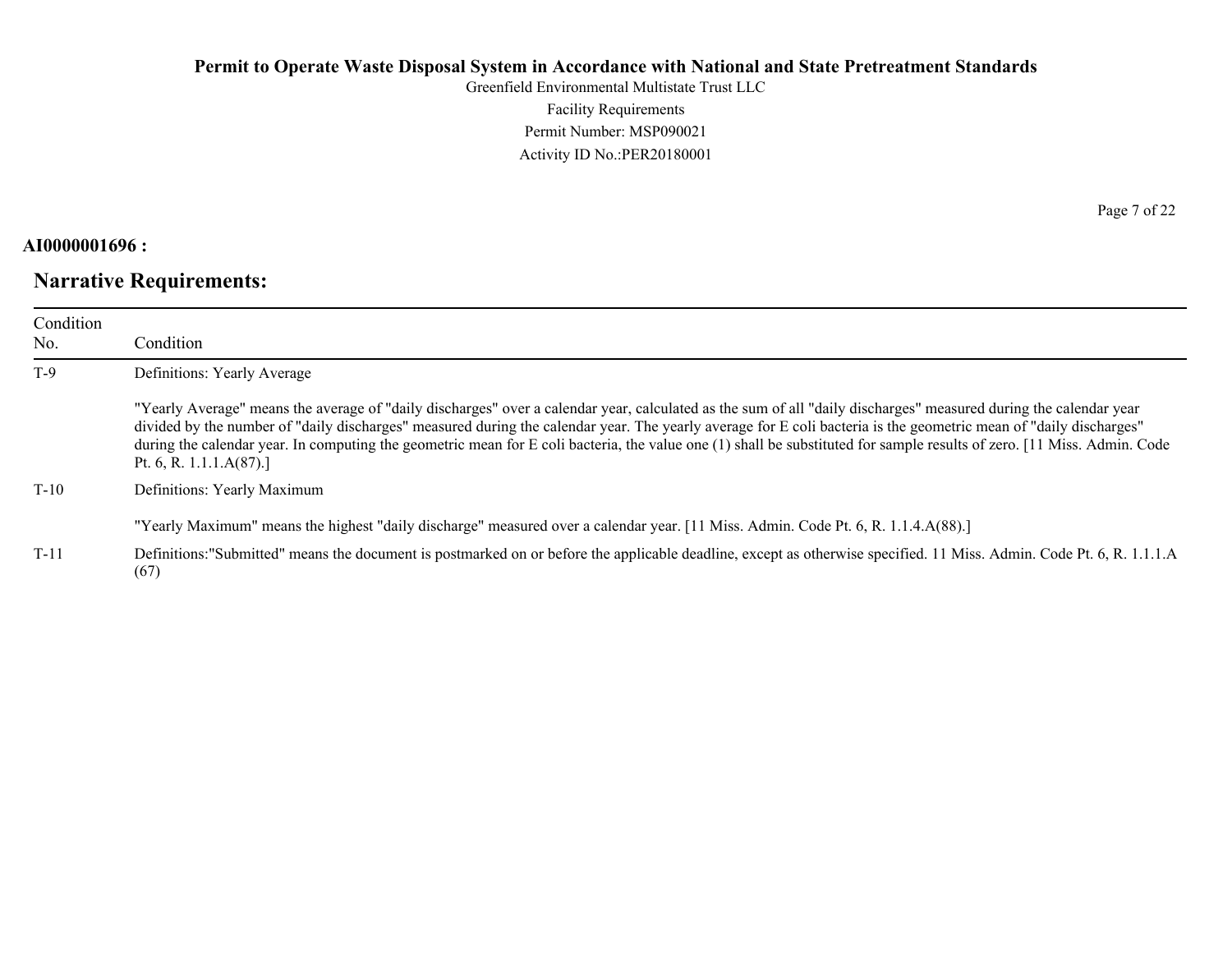Greenfield Environmental Multistate Trust LLC Facility Requirements Permit Number: MSP090021 Activity ID No.:PER20180001

## **AI0000001696 :**

# **Narrative Requirements:**

Page 8 of 22

| Condition<br>No. | Condition                                                                                                                                                                                                                                                                                                                                                                                                                                             |
|------------------|-------------------------------------------------------------------------------------------------------------------------------------------------------------------------------------------------------------------------------------------------------------------------------------------------------------------------------------------------------------------------------------------------------------------------------------------------------|
| $T-12$           | INSPECTIONS and CORRECTIVE ACTION                                                                                                                                                                                                                                                                                                                                                                                                                     |
|                  | Inspections of the wastewater treatment system and all associated equipment shall be performed at a frequency as defined below. Maintenance/Corrective Action shall<br>be performed as dictated by inspection results so that proper operation of the wastewater treatment system is maintained.                                                                                                                                                      |
|                  | Daily Tasks (Monday through Friday)<br>Monitoring Well Inspections - Includes inspections of operating recovery wells RW 11, RW 12, MH1 and MH2; well piping, wiring, pump operation, flow/hour meter,<br>pad/box condition, and any evidence of piping system leakage.                                                                                                                                                                               |
|                  | Treatment Building Inspections - Record discharge flow meter readings. Also, check tanks, piping, pumps, sumps, and containment areas for evidence of leaks, valve<br>positions, and pump operation.                                                                                                                                                                                                                                                  |
|                  | Site Maintenance - Equipment, recovery wells, building and fence repairs and trash pickup.                                                                                                                                                                                                                                                                                                                                                            |
|                  | Miscellaneous - Identify and address any items that require immediate attention.                                                                                                                                                                                                                                                                                                                                                                      |
|                  | <b>Weekly Tasks</b><br>Tank Management - Pump creosote from oil/water separator and settlement tanks to the creosote product tank. Drain water from creosote tank.                                                                                                                                                                                                                                                                                    |
|                  | On-Site Ditch Inspection - Inspection includes verification of positive drainage, vegetation, trash removal, and culvert cleaning.                                                                                                                                                                                                                                                                                                                    |
|                  | Records of inspections and/or maintenance/corrective action shall be kept in log form and must be made available for review upon request during any inspection visit by<br>Office of Pollution Control personnel. As a separate report from the Discharge Monitoring Reports and under separate cover, all records of inspections and/or<br>maintenance/corrective action shall be submitted to Office of Pollution Control at the following address. |
|                  | Chief, Environmental Compliance and Enforcement Division<br>MS Dept. of Environmental Quality, Office of Pollution Control<br>P.O. Box 2261, Jackson, Mississippi 39225-2261                                                                                                                                                                                                                                                                          |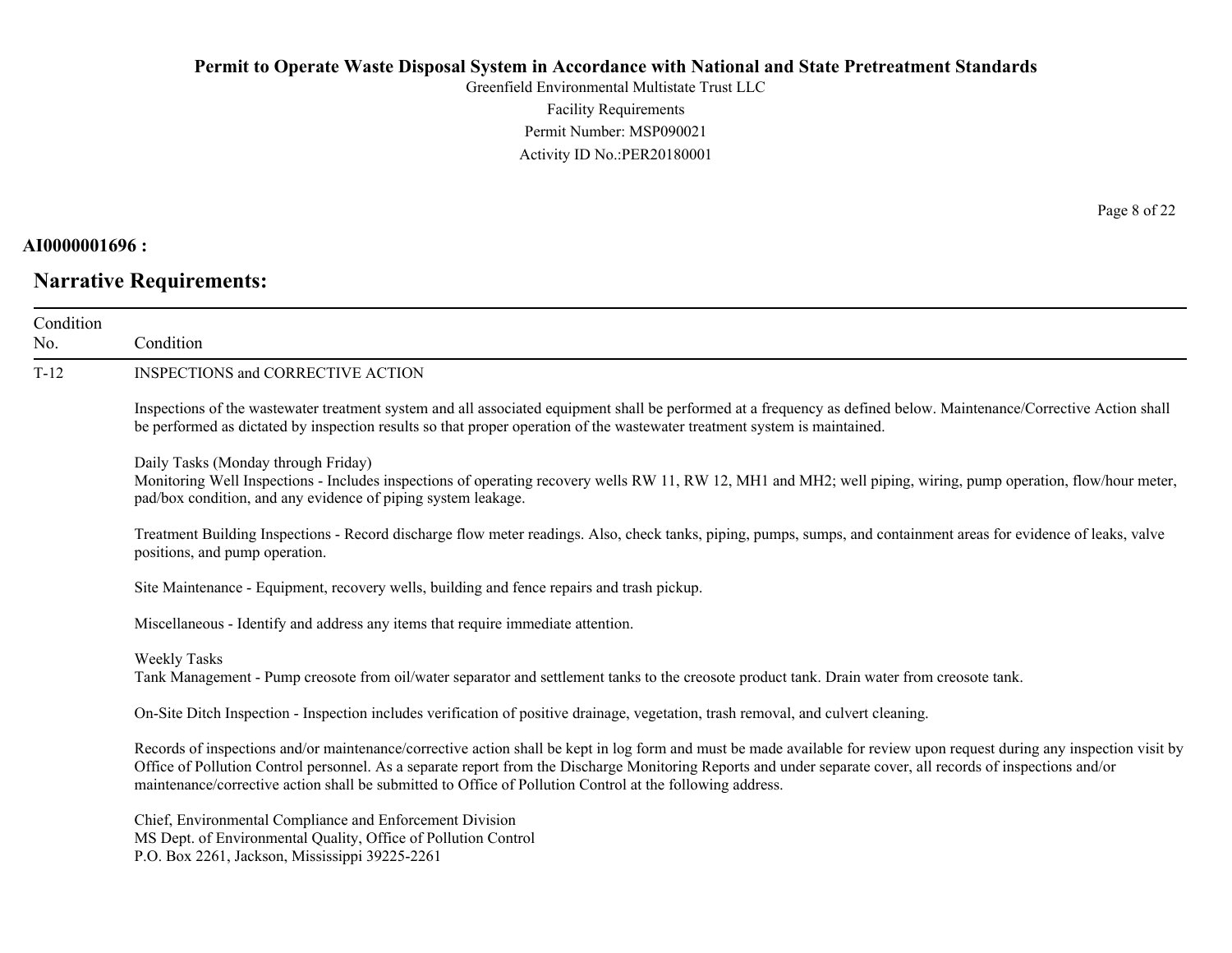Greenfield Environmental Multistate Trust LLC Facility Requirements Permit Number: MSP090021 Activity ID No.:PER20180001

### **AI0000001696 :**

# **Narrative Requirements:**

Page 9 of 22

| Condition<br>No. | Condition                                                                                                                                                                                                                                                                                                                                                                                                                                                                                                                                                                                                                                                                                                                                                                                                                                                                                                                                                                                                                                                                                                |
|------------------|----------------------------------------------------------------------------------------------------------------------------------------------------------------------------------------------------------------------------------------------------------------------------------------------------------------------------------------------------------------------------------------------------------------------------------------------------------------------------------------------------------------------------------------------------------------------------------------------------------------------------------------------------------------------------------------------------------------------------------------------------------------------------------------------------------------------------------------------------------------------------------------------------------------------------------------------------------------------------------------------------------------------------------------------------------------------------------------------------------|
|                  | This report is due by the 28th day of the month for the previous month. [11 Miss Admin, Code Pt. 6, Ch. 1, Subch. 1. Section III.A.3(c)]                                                                                                                                                                                                                                                                                                                                                                                                                                                                                                                                                                                                                                                                                                                                                                                                                                                                                                                                                                 |
| $T-13$           | The issuance of this permit does not relieve the permittee from complying with any requirements which the Publicly Owned Treatment Works (POTW) Authority may<br>deem necessary as a prerequisite to the use of the Authority's sewage system and associated treatment works. [11 Miss. Admin. Code Pt. 6, R. 1.1.4.M.]                                                                                                                                                                                                                                                                                                                                                                                                                                                                                                                                                                                                                                                                                                                                                                                  |
| $T-14$           | The permittee shall achieve compliance with the effluent limitations specified for discharge in accordance with the following schedule: Upon Permit Issuance. [11 Miss.]<br>Admin. Code Pt. 6, R. 1.1.4.A(9).]                                                                                                                                                                                                                                                                                                                                                                                                                                                                                                                                                                                                                                                                                                                                                                                                                                                                                           |
| $T-15$           | Within 14 days after either an interim or final date of compliance specified by this permit, the permittee shall provide the Permit Board with written notice of his<br>compliance or noncompliance with the requirements or conditions specified to be completed by that date. [11 Miss. Admin. Code Pt. 6, R. 1.1.4.A(10).]                                                                                                                                                                                                                                                                                                                                                                                                                                                                                                                                                                                                                                                                                                                                                                            |
| $T-16$           | No Discharge of Wastewater to Surface Water                                                                                                                                                                                                                                                                                                                                                                                                                                                                                                                                                                                                                                                                                                                                                                                                                                                                                                                                                                                                                                                              |
|                  | The discharge of any wastewater from this facility to the waters of the State of Mississippi shall constitute a violation of this permit, except as provided in the Bypassing<br>and Upset conditions of this permit, or as authorized under separate permit pursuant to Section 402 of the Federal Water Pollution Control Act. [11 Miss. Admin. Code<br>Pt. 6, R. 1.1.1.B.]                                                                                                                                                                                                                                                                                                                                                                                                                                                                                                                                                                                                                                                                                                                            |
| $T-17$           | <b>Facilities Operation</b>                                                                                                                                                                                                                                                                                                                                                                                                                                                                                                                                                                                                                                                                                                                                                                                                                                                                                                                                                                                                                                                                              |
|                  | The permittee shall at all times properly operate, maintain, and when necessary, promptly replace all facilities and systems of collection, treatment and control (and<br>related appurtenances) which are installed or used by the permittee to achieve compliance with the conditions of this permit. Proper operation and maintenance includes<br>adequate laboratory controls and appropriate quality assurance procedures. Proper replacement includes maintaining an adequate inventory of replacement equipment<br>and parts for prompt replacement when necessary to maintain continuous collection and treatment of wastewater. This provision requires the operation of back-up or<br>auxiliary facilities or similar systems which are installed by a permittee only when the operation is necessary to achieve compliance with the conditions of the permit.<br>The Permit Board may require regular reporting of internal operational and maintenance parameters where necessary to confirm proper operation of a waste treatment<br>system. [11 Miss. Admin. Code Pt. 6, R. 1.1.4.A.(18).] |
| $T-18$           | Representative Sampling                                                                                                                                                                                                                                                                                                                                                                                                                                                                                                                                                                                                                                                                                                                                                                                                                                                                                                                                                                                                                                                                                  |
|                  | Samples and measurements taken as required herein shall be representative of the volume and nature of the monitored wastewater. [11 Miss. Admin. Code Pt. 6, R.<br>1.1.4.A(28)(e).                                                                                                                                                                                                                                                                                                                                                                                                                                                                                                                                                                                                                                                                                                                                                                                                                                                                                                                       |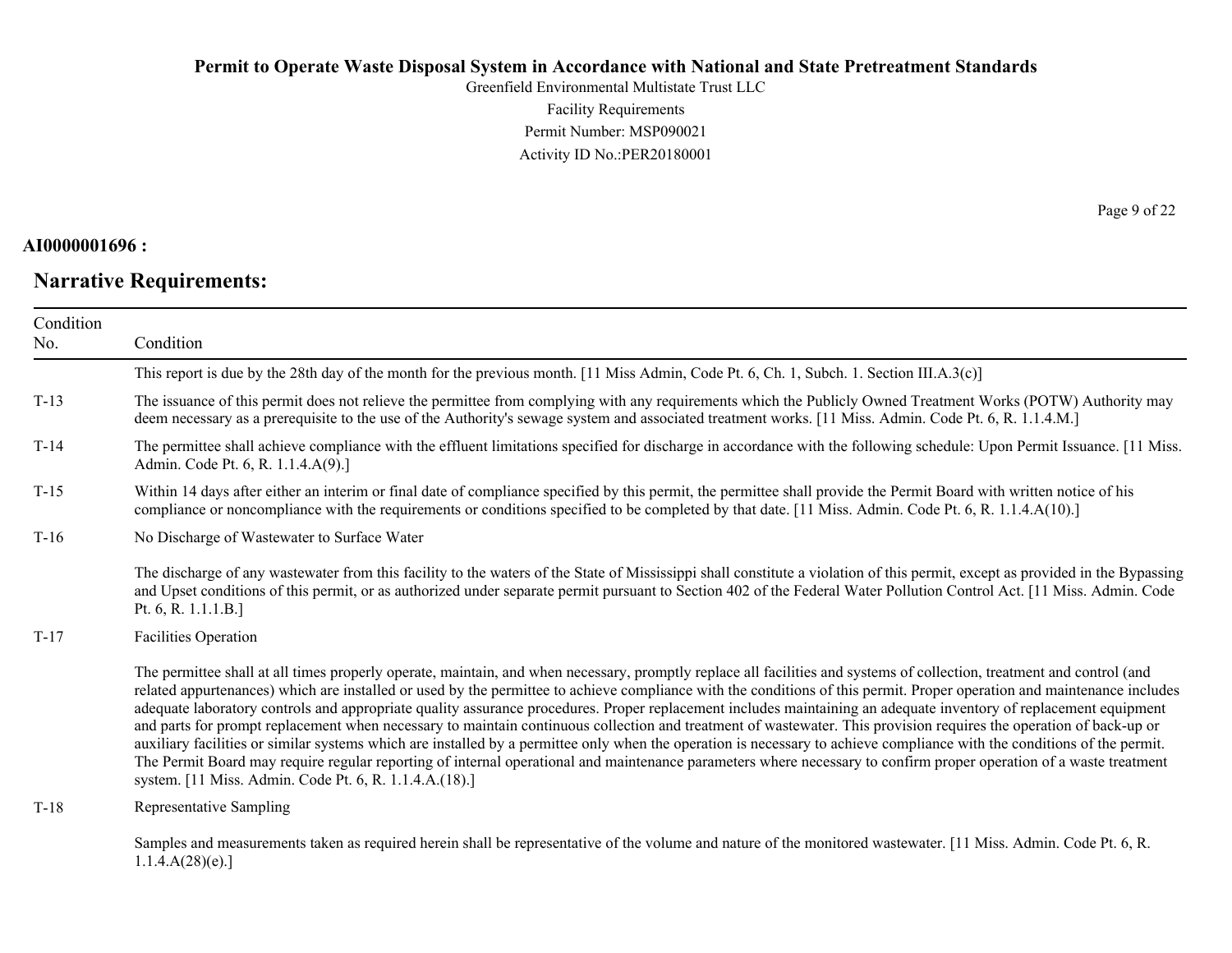Greenfield Environmental Multistate Trust LLC Facility Requirements Permit Number: MSP090021 Activity ID No.:PER20180001

### **AI0000001696 :**

# **Narrative Requirements:**

Page 10 of 22

| Condition<br>No. | Condition                                                                                                                                                                                                                                                                                                                                                                                                                                                                                                                                                                                                                                                                                                                                                                                                                                                                                                                                                                      |
|------------------|--------------------------------------------------------------------------------------------------------------------------------------------------------------------------------------------------------------------------------------------------------------------------------------------------------------------------------------------------------------------------------------------------------------------------------------------------------------------------------------------------------------------------------------------------------------------------------------------------------------------------------------------------------------------------------------------------------------------------------------------------------------------------------------------------------------------------------------------------------------------------------------------------------------------------------------------------------------------------------|
| $T-19$           | Reporting                                                                                                                                                                                                                                                                                                                                                                                                                                                                                                                                                                                                                                                                                                                                                                                                                                                                                                                                                                      |
|                  | If the results for a given sample analysis are such that any parameter (other than E coli) is not detected at or above the minimum level for the test method used, a value<br>of zero will be used for that sample in calculating an arithmetic mean value for the parameter. If the resulting calculated arithmetic mean value for that reporting period<br>is zero, the permittee shall report "NODI = B" on the DMR. For E coli, a value of 1.0 shall be used in calculating the geometric mean. If the resulting E coli mean value<br>is 1.0, the permittee shall report "NODI = B" on the DMR. For each quantitative sample value that is not detectable, the test method used and the minimum level for that<br>method for that parameter shall be attached to and submitted with the DMR. The permittee shall then be considered in compliance with the appropriate effluent<br>limitation and/or reporting requirement. [11 Miss. Admin. Code Pt. 6, Ch. 1., Subch. 2] |
| $T-20$           | Reporting                                                                                                                                                                                                                                                                                                                                                                                                                                                                                                                                                                                                                                                                                                                                                                                                                                                                                                                                                                      |
|                  | If the permittee monitors any pollutant as prescribed in the permit more frequently than required by the permit using test procedures approved under 40 CFR Part 136 or,<br>in the case of sludge use or disposal, approved under 40 CFR Part 136 unless otherwise specified in 40 CFR Part 503, or as specified in the permit, the results of this<br>monitoring shall be included in the calculation and reporting of the data submitted in the DMR or sludge reporting form specified by the Permit Board. [11 Miss.]<br>Admin. Code Pt. 6, R. 1.1.4.A(15)(c)(2).]                                                                                                                                                                                                                                                                                                                                                                                                          |
| $T-21$           | Reporting                                                                                                                                                                                                                                                                                                                                                                                                                                                                                                                                                                                                                                                                                                                                                                                                                                                                                                                                                                      |
|                  | Calculations for all limitations which require averaging of measurements shall utilize an arithmetic mean unless otherwise specified by the Permit Board in the permit.<br>[11 Miss. Admin. Code Pt. 6, R. 1.1.4. $A(15)(c)(3)$ .]                                                                                                                                                                                                                                                                                                                                                                                                                                                                                                                                                                                                                                                                                                                                             |
| $T-22$           | <b>Test Procedures</b>                                                                                                                                                                                                                                                                                                                                                                                                                                                                                                                                                                                                                                                                                                                                                                                                                                                                                                                                                         |
|                  | Test procedures for the analysis of pollutants shall include those set forth in 40 CFR 136 or alternative procedures approved and/or promulgated by EPA. [11 Miss.]<br>Admin. Code Pt. 6, R. 1.1.4.A(30).]                                                                                                                                                                                                                                                                                                                                                                                                                                                                                                                                                                                                                                                                                                                                                                     |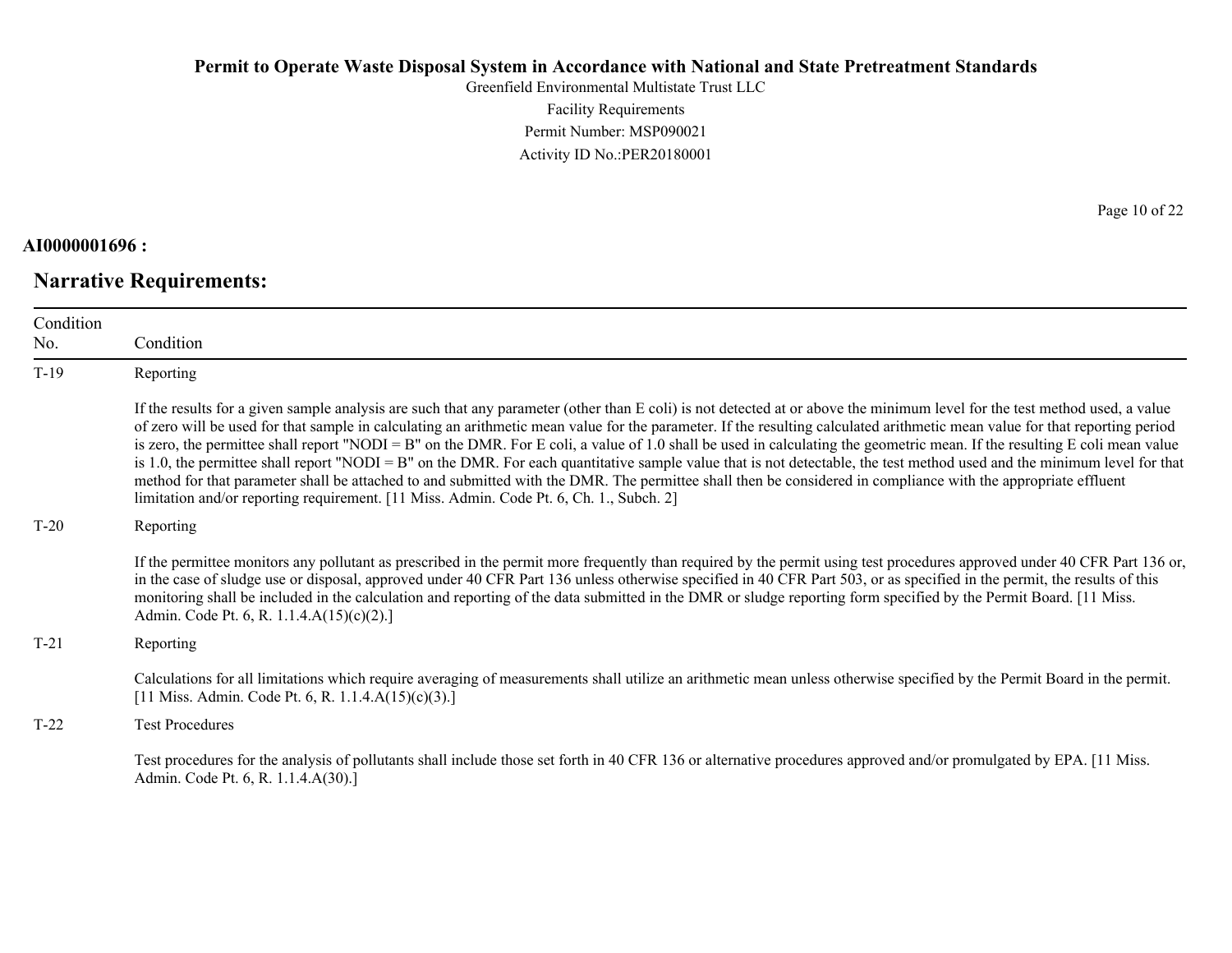Greenfield Environmental Multistate Trust LLC Facility Requirements Permit Number: MSP090021 Activity ID No.:PER20180001

#### **AI0000001696 :**

# **Narrative Requirements:**

Page 11 of 22

| Condition<br>No. | Condition                                                                                                                                                                                                                                                                                                                                                                                                                                                                                                                                                                                |
|------------------|------------------------------------------------------------------------------------------------------------------------------------------------------------------------------------------------------------------------------------------------------------------------------------------------------------------------------------------------------------------------------------------------------------------------------------------------------------------------------------------------------------------------------------------------------------------------------------------|
| $T-23$           | Records Retention                                                                                                                                                                                                                                                                                                                                                                                                                                                                                                                                                                        |
|                  | All records and results of monitoring activities required by this permit, including calibration and maintenance records, shall be retained by the permittee for a minimum<br>of three (3) years, unless otherwise required or extended by the Permit Board, copies of which shall be furnished to the Department upon request. [11 Miss. Admin.]<br>Code Pt. 6, R. 1.1.4. $A(29)(a)$ .]                                                                                                                                                                                                  |
| $T-24$           | <b>Falsifying Reports</b>                                                                                                                                                                                                                                                                                                                                                                                                                                                                                                                                                                |
|                  | Any permittee who falsifies, tampers with, or knowingly renders inaccurate any monitoring device or method required by the Permit Board to be maintained as a<br>condition in a permit, or who alters or falsifies the results obtained by such devices or methods and/or any written report required by or in response to a permit condition,<br>shall be deemed to have violated a permit condition and shall be subject to the penalties provided for a violation of a permit condition pursuant to Section 49-17-43 of<br>the Code. [11 Miss. Admin. code Pt. 6, R. 1.1.4.A(29)(d).] |
| $T-25$           | Compliance with Permit Conditions                                                                                                                                                                                                                                                                                                                                                                                                                                                                                                                                                        |
|                  | All discharges authorized by the permit shall be consistent with the terms and conditions of the permit and the permittee shall make all reasonable efforts to meet any<br>interim or final dates for compliance specified therein. [11 Miss. Admin. Code Pt. 6, R. 1.1.4.A(13).]                                                                                                                                                                                                                                                                                                        |
| $T-26$           | Facility Expansion and/or Modification                                                                                                                                                                                                                                                                                                                                                                                                                                                                                                                                                   |
|                  | Any facility expansion, production increases, process modifications, changes in discharge volume or location or other changes in operations or conditions of the<br>permittee which may result in a new or increased discharge of waste, shall be reported to the Permit Board by submission of a new application for a permit pursuant to                                                                                                                                                                                                                                               |

11 Miss. Admin. Code Pt. 6, R. 1.1.2.A. of the Mississippi Wastewater Regulations, or if the discharge does not violate effluent limitations specified in the permit, by

submitting to the Permit Board a notice of a new or increased discharge. [11 Miss. Admin. Code Pt. 6, R. 1.1.4.A(14).]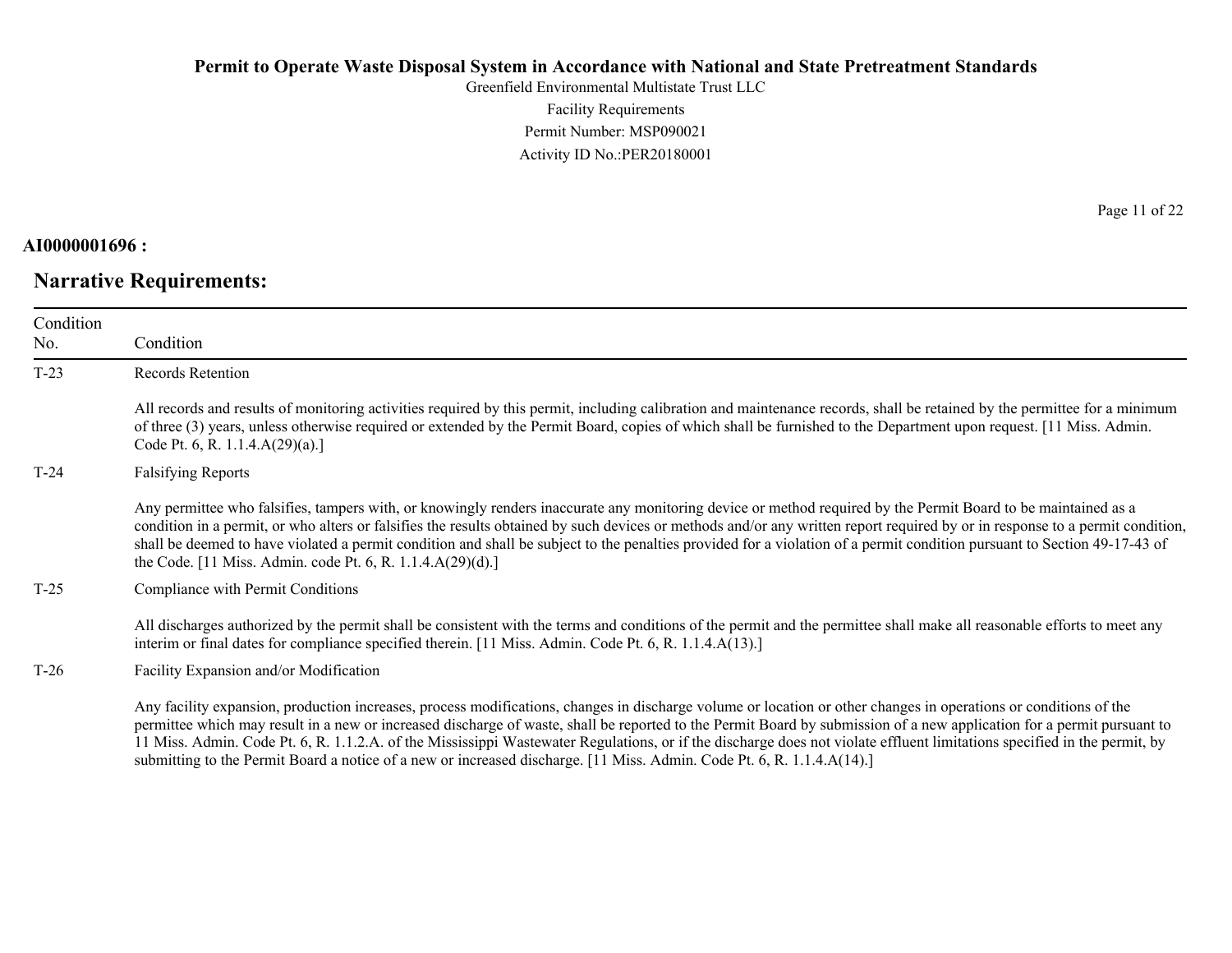Greenfield Environmental Multistate Trust LLC Facility Requirements Permit Number: MSP090021 Activity ID No.:PER20180001

#### **AI0000001696 :**

# **Narrative Requirements:**

Page 12 of 22

| Condition |                                                                                                                                                                                                                                                                                   |
|-----------|-----------------------------------------------------------------------------------------------------------------------------------------------------------------------------------------------------------------------------------------------------------------------------------|
| No.       | Condition                                                                                                                                                                                                                                                                         |
| $T-27$    | Routine Reporting                                                                                                                                                                                                                                                                 |
|           | Such test results, reports, or other data as the Mississippi Environmental Quality Permit Board may determine to be necessary shall be submitted as specified elsewhere<br>in the permit to the following address:                                                                |
|           | Mississippi Department of Environmental Quality<br>Office of Pollution Control<br>P.O. Box 2261<br>Jackson, Mississippi 39225. [11 Miss. Admin. code Pt. 6, R. 1.1.4.A(16).]                                                                                                      |
| $T-28$    | Duty to Mitigate                                                                                                                                                                                                                                                                  |
|           | The permittee shall take all reasonable steps to minimize or prevent any discharge or sludge use or disposal in violation of the permit that has a reasonable likelihood of<br>adversely affecting human health or the environment. [11 Miss. Admin. Code Pt. 6, R. 1.1.4.A(19).] |
| $T-29$    | <b>Bypassing</b>                                                                                                                                                                                                                                                                  |
|           | The permittee shall comply with the terms and conditions regarding bypass found in 40 CFR 403.17. [11 Miss. Admin. Code Pt. 6, R. 1.1.4.M.]                                                                                                                                       |
| $T-30$    | Bypassing - Definitions                                                                                                                                                                                                                                                           |
|           | "Bypass" means the intentional diversion of waste streams from any portion of the permittee's treatment facility.                                                                                                                                                                 |
|           | "Severe property damage" means substantial physical damage to property, damage to the treatment facilities which causes them to become inoperable, or substantial and                                                                                                             |

permanent loss of natural resources which can reasonably be expected to occur in the absence of a bypass. Severe property damage does not mean economic loss caused by delays in production. [40 CFR 403.17(a)]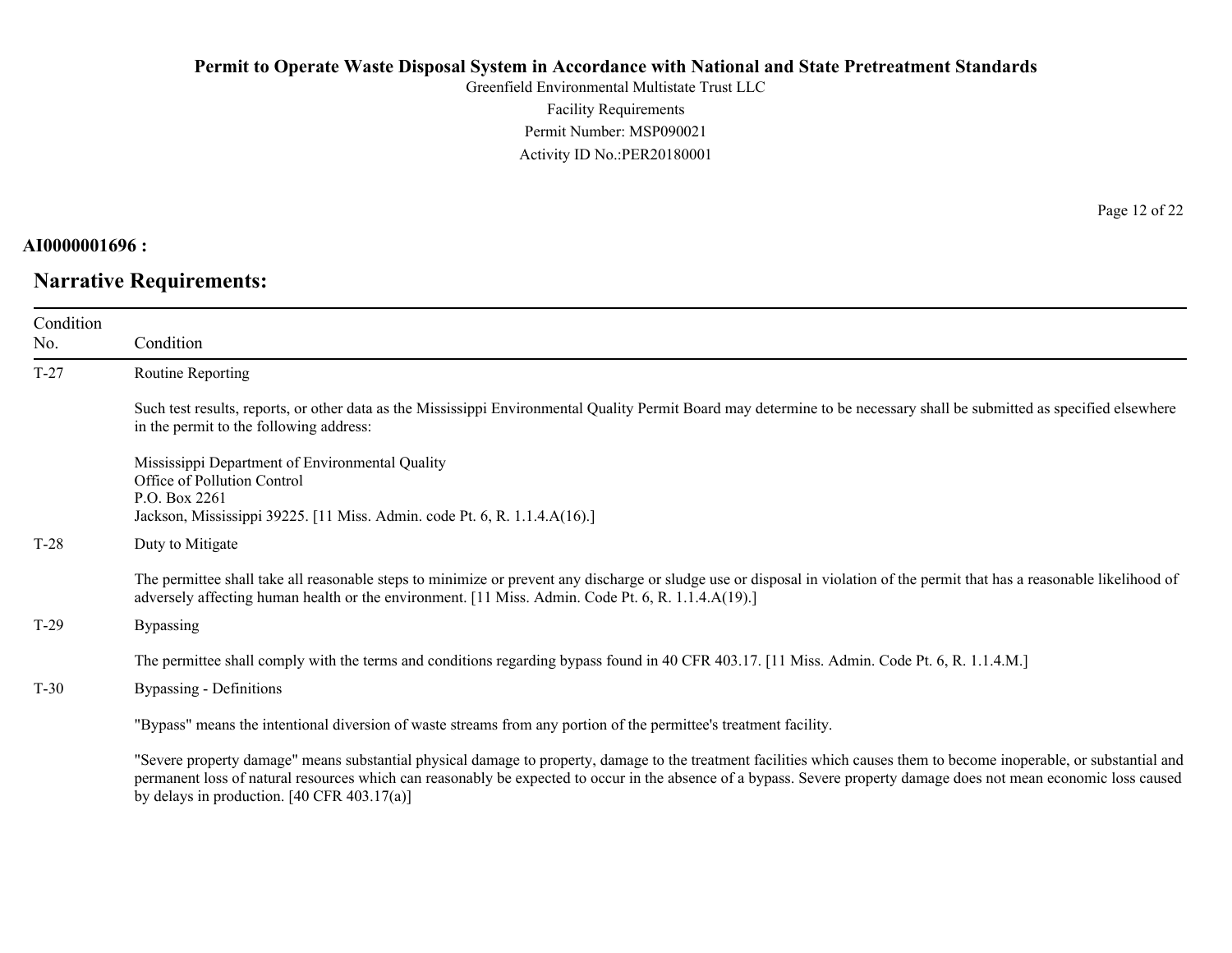Greenfield Environmental Multistate Trust LLC Facility Requirements Permit Number: MSP090021 Activity ID No.:PER20180001

### **AI0000001696 :**

# **Narrative Requirements:**

Page 13 of 22

| Condition<br>No. | Condition                                                                                                                                                                                                                                                                                                                                                                                                                                                                                                                                                                                                                                                                                                                                                                                                   |
|------------------|-------------------------------------------------------------------------------------------------------------------------------------------------------------------------------------------------------------------------------------------------------------------------------------------------------------------------------------------------------------------------------------------------------------------------------------------------------------------------------------------------------------------------------------------------------------------------------------------------------------------------------------------------------------------------------------------------------------------------------------------------------------------------------------------------------------|
| $T-31$           | Bypassing-Prohibition of Bypass                                                                                                                                                                                                                                                                                                                                                                                                                                                                                                                                                                                                                                                                                                                                                                             |
|                  | Bypass is prohibited, and the Commission may take enforcement action against a permittee unless:<br>(1) Bypass was unavoidable to prevent loss of life, personal injury, or severe property damage.<br>(2) There were no feasible alternatives to the bypass, such as the use of auxiliary treatment facilities, retention of untreated wastes, or maintenance during normal<br>periods of equipment downtime. This condition is not satisfied if adequate back-up equipment should have been installed in the exercise of reasonable engineering<br>judgement to prevent a bypass which occurred during normal periods of equipment downtime or preventative maintenance; and<br>(3) The permittee submitted notices as required under the notice of bypass requirement in this permit. [40 CFR 403.17(d)] |
| $T-32$           | Upsets                                                                                                                                                                                                                                                                                                                                                                                                                                                                                                                                                                                                                                                                                                                                                                                                      |
|                  | The permittee shall meet the conditions of 40 CFR 403.16 regarding "Upsets" and as in the upset requirements of this permit. [11 Miss. Admin. Code Pt. 6, R. 1.1.4.M.]                                                                                                                                                                                                                                                                                                                                                                                                                                                                                                                                                                                                                                      |
| $T-33$           | <b>Upsets-Definition</b>                                                                                                                                                                                                                                                                                                                                                                                                                                                                                                                                                                                                                                                                                                                                                                                    |
|                  | "Upset" means an exceptional incident in which there is unintentional and temporary noncompliance with categorical pretreatment standards because of factors beyond<br>the reasonable control of the permittee. An upset does not include noncompliance to the extent caused by operational error, improperly designed treatment facilities,<br>inadequate treatment facilities, lack of preventive maintenance, or careless or improper operation. [11 Miss. Admin. Code Pt. 6, R. 1.1.4.A(27).)]                                                                                                                                                                                                                                                                                                          |
| $T-34$           | Upsets - Effect of an upset                                                                                                                                                                                                                                                                                                                                                                                                                                                                                                                                                                                                                                                                                                                                                                                 |
|                  | An upset constitutes an affirmative defense to an action brought for noncompliance with categorical pretreatment standards if the "conditions necessary for<br>demonstration of upset" requirements of this permit are met. No determination made during administrative review of claims that noncompliance was caused by upset,<br>and before an action for noncompliance, is final administrative action subject to judicial review. [11 Miss. Admin. Code Pt. 6, R. 1.1.4.A(27).]                                                                                                                                                                                                                                                                                                                        |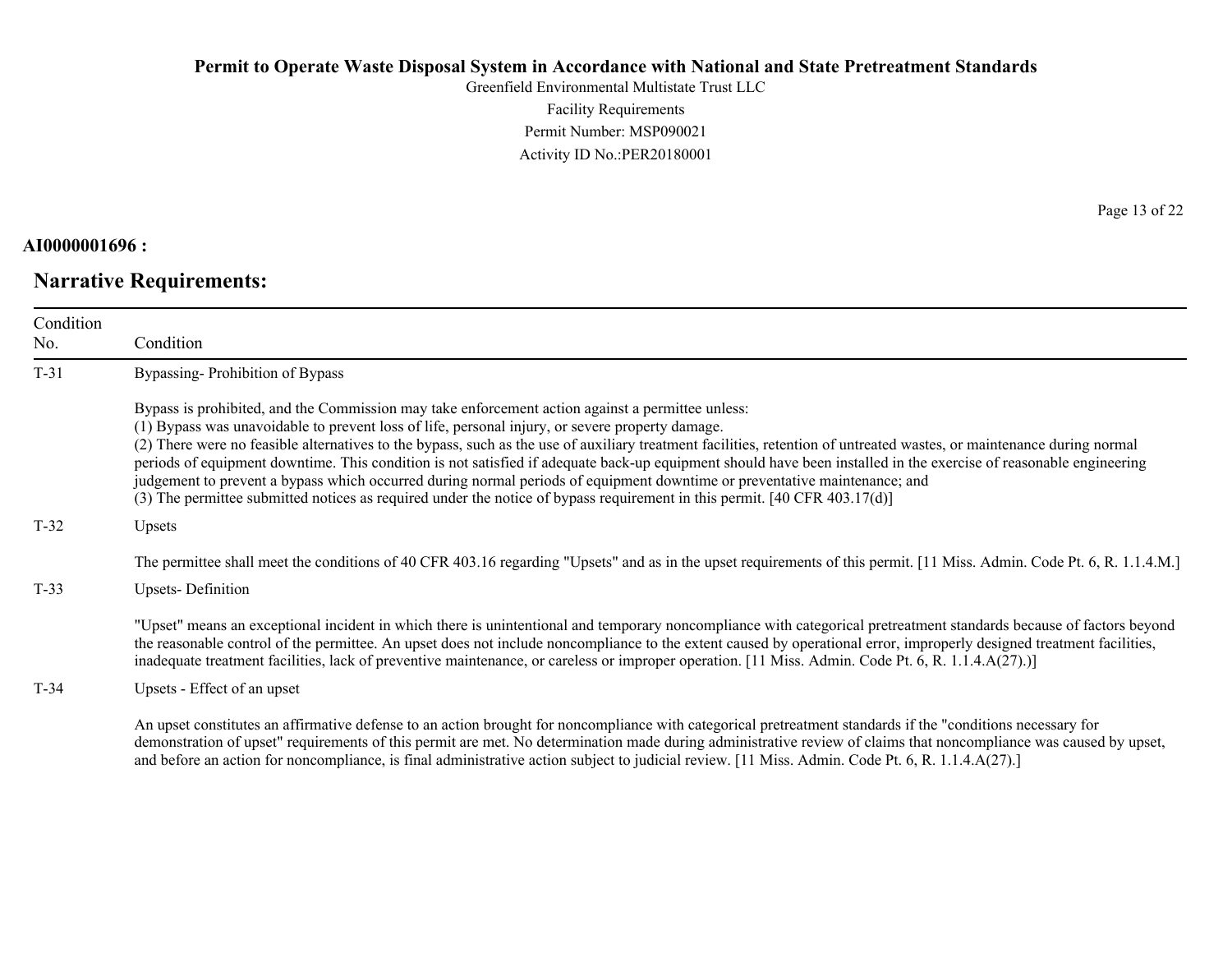Greenfield Environmental Multistate Trust LLC Facility Requirements Permit Number: MSP090021 Activity ID No.:PER20180001

### **AI0000001696 :**

# **Narrative Requirements:**

Page 14 of 22

| Condition<br>No. | Condition                                                                                                                                                                                                                                                                                                                                                                                                                                                                        |
|------------------|----------------------------------------------------------------------------------------------------------------------------------------------------------------------------------------------------------------------------------------------------------------------------------------------------------------------------------------------------------------------------------------------------------------------------------------------------------------------------------|
| $T-35$           | Upsets - Conditions necessary for demonstration of upset                                                                                                                                                                                                                                                                                                                                                                                                                         |
|                  | A permittee who wishes to establish the affirmative defense of upset shall demonstrate, through properly signed contemporaneous operating logs, or other relevant<br>evidence that:                                                                                                                                                                                                                                                                                              |
|                  | (1) An upset occurred and that the permittee can identify the cause(s) of the upset;<br>(2) The permitted facility was at the time being properly operated in a prudent and workmanlike manner and in compliance with applicable operation and maintenance<br>procedures; and;<br>(3) The permittee submitted notice of the upset as required in 40 CFR 403.16(c)(3)(24-hour notice of noncompliance). [11 Miss. Admin. Code Pt. 6, R. 1.1.4.A(27).]                             |
| $T-36$           | Upsets - Burden of proof                                                                                                                                                                                                                                                                                                                                                                                                                                                         |
|                  | In any enforcement proceeding the permittee seeking to establish the occurrence of an upset has the burden of proof. [11 Miss. Admin. Code Pt. 6, R. 1.1.4.A(27).]                                                                                                                                                                                                                                                                                                               |
| $T-37$           | Upsets- User responsibility in case of upset                                                                                                                                                                                                                                                                                                                                                                                                                                     |
|                  | The Industrial User shall control production or all discharges to the extent necessary to maintain compliance with categorical Pretreatment Standards upon reduction,<br>loss, or failure of its treatment facility until the facility is restored or an alternative method of treatment is provided. This requirement applies in the situation where<br>among other things, the primary source of power of the treatment facility is reduced, lost or fails. [40 CFR 403.16(f)] |
| $T-38$           | <b>Removed Substances</b>                                                                                                                                                                                                                                                                                                                                                                                                                                                        |
|                  | Solids, sludges, filter backwash, or other residuals removed in the course of treatment or control of wastewater shall be disposed of in a manner such as to prevent such<br>materials from entering State waters and in a manner consistent with the Mississippi Solid Waste Disposal Act, the Federal Resource Conservation and Recovery Act,<br>and the Mississippi Water Pollution Control Act. [11 Miss. Admin. Code Pt. 6, R. 1.1.4.A(21).]                                |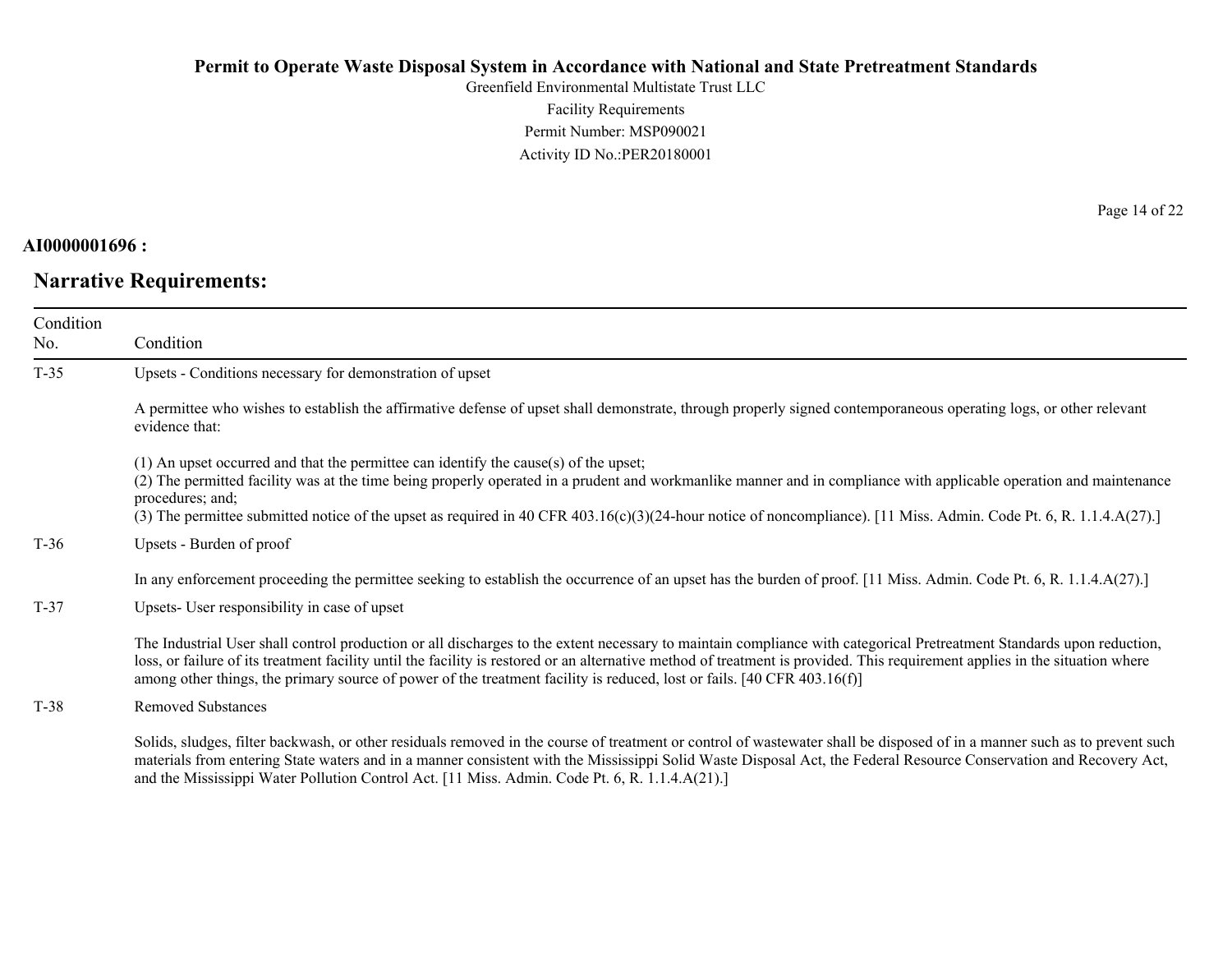Greenfield Environmental Multistate Trust LLC Facility Requirements Permit Number: MSP090021 Activity ID No.:PER20180001

#### **AI0000001696 :**

# **Narrative Requirements:**

Page 15 of 22

| Condition<br>No. | Condition                                                                                                                                                                                                                                                                                                                                                                                                                                                                                                                                                                                                                                                                                                                                                                     |
|------------------|-------------------------------------------------------------------------------------------------------------------------------------------------------------------------------------------------------------------------------------------------------------------------------------------------------------------------------------------------------------------------------------------------------------------------------------------------------------------------------------------------------------------------------------------------------------------------------------------------------------------------------------------------------------------------------------------------------------------------------------------------------------------------------|
| $T-39$           | <b>Power Failures</b>                                                                                                                                                                                                                                                                                                                                                                                                                                                                                                                                                                                                                                                                                                                                                         |
|                  | If electric power is required, in order to maintain compliance with the conditions and prohibitions of the permit, the permittee shall either:                                                                                                                                                                                                                                                                                                                                                                                                                                                                                                                                                                                                                                |
|                  | (1) Provide an alternative power source to operate the wastewater control facilities; or, if such alternative power source is not in existence, and no date for its<br>implementation appears in the permit,<br>(2) Halt, reduce, or otherwise control production and/or all wastewater flows upon reduction, loss, or failure of the primary source of power to the wastewater control<br>facilities. [11 Miss. Admin. Code Pt. 6, R.1.1.4.A(22).]                                                                                                                                                                                                                                                                                                                           |
| $T-40$           | Inspection and Entry                                                                                                                                                                                                                                                                                                                                                                                                                                                                                                                                                                                                                                                                                                                                                          |
|                  | The permittee shall allow any authorized Commission representative to enter the permittee's premises where a wastewater source is located or in which records are<br>required to be kept under the terms and conditions of this permit, at any reasonable time, to have access to and copy any applicable records, to inspect process facilities,<br>treatment works, monitoring methods or equipment or to take samples, as authorized by Section 49-17-21 of the Code. In the event of investigation during an emergency<br>response action, a reasonable time shall be any time of the day or night. Follow-up investigations subsequent to the conclusion of the emergency event shall be<br>conducted at reasonable times. [11 Miss. Admin. Code Pt. 6, R. 1.1.4.A(17).] |
| $T-41$           | Transfer of Ownership or Control                                                                                                                                                                                                                                                                                                                                                                                                                                                                                                                                                                                                                                                                                                                                              |
| $T-42$           | This permit is not transferable to any person without proper modification of this permit following procedures found in [11 Miss. Admin. Code Pt. 6, R. 1.1.5.C.]<br><b>Signatory Requirements</b>                                                                                                                                                                                                                                                                                                                                                                                                                                                                                                                                                                             |
|                  | All applications, reports, or information submitted to the Permit Board shall be signed and certified. [11 Miss. Admin. Code Pt. 6, R. 1.1.2.C.]                                                                                                                                                                                                                                                                                                                                                                                                                                                                                                                                                                                                                              |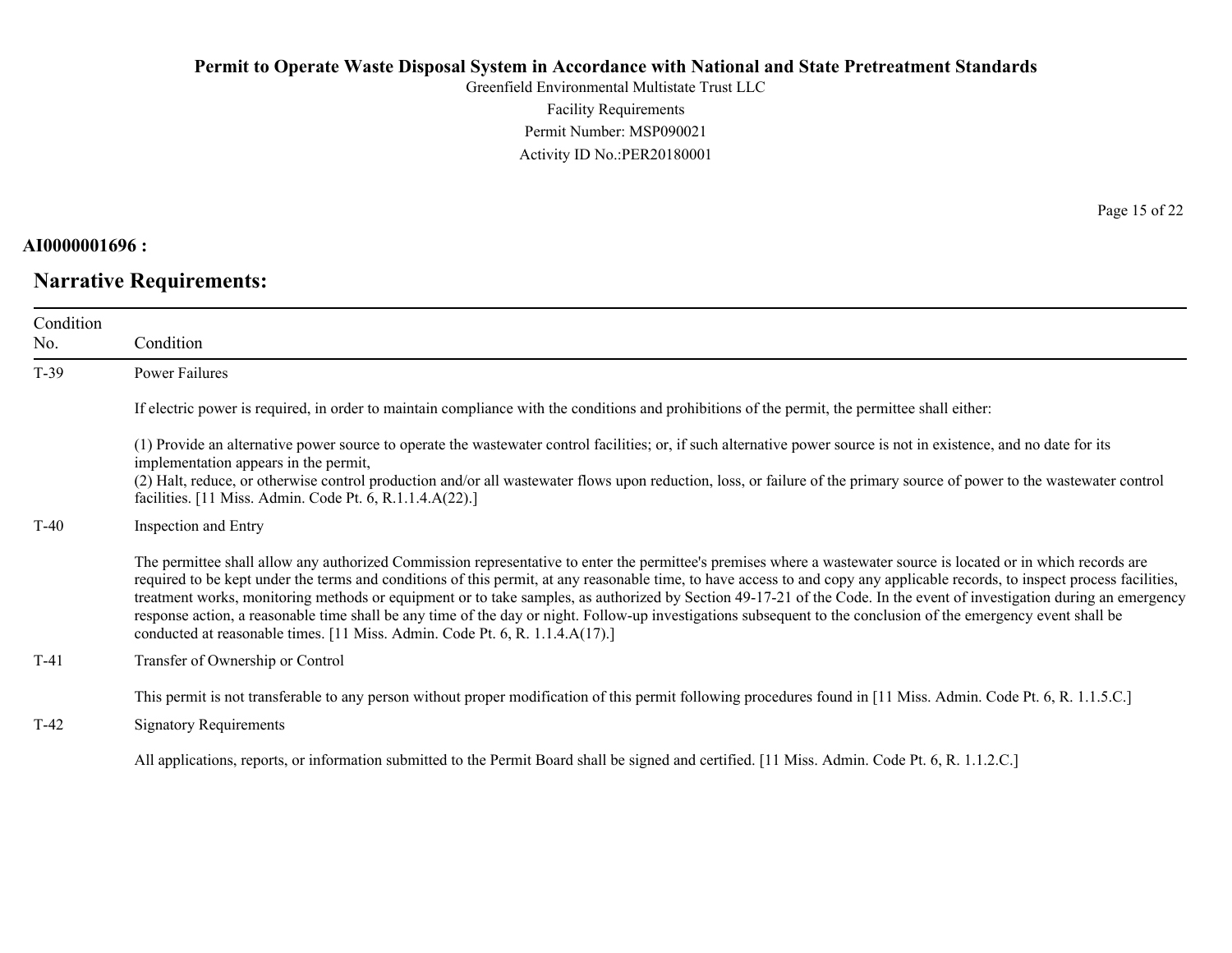Greenfield Environmental Multistate Trust LLC Facility Requirements Permit Number: MSP090021 Activity ID No.:PER20180001

#### **AI0000001696 :**

# **Narrative Requirements:**

Page 16 of 22

| Condition<br>No. | Condition                                                                                                                                                                                                                                                                                                                                                                                                                                                                                                                                                                                                                                                                                                                                                                                                                                                                                                                                                                                                                                                                                                                                      |
|------------------|------------------------------------------------------------------------------------------------------------------------------------------------------------------------------------------------------------------------------------------------------------------------------------------------------------------------------------------------------------------------------------------------------------------------------------------------------------------------------------------------------------------------------------------------------------------------------------------------------------------------------------------------------------------------------------------------------------------------------------------------------------------------------------------------------------------------------------------------------------------------------------------------------------------------------------------------------------------------------------------------------------------------------------------------------------------------------------------------------------------------------------------------|
| $T-43$           | <b>Signatory Requirements - Application Signatures</b>                                                                                                                                                                                                                                                                                                                                                                                                                                                                                                                                                                                                                                                                                                                                                                                                                                                                                                                                                                                                                                                                                         |
|                  | All permit applications shall be signed as follows:                                                                                                                                                                                                                                                                                                                                                                                                                                                                                                                                                                                                                                                                                                                                                                                                                                                                                                                                                                                                                                                                                            |
|                  | (1) For a corporation: by a responsible corporate officer. For the purpose of this Section, a responsible corporate officer means: (i) a president, secretary, treasurer or<br>vice president of the corporation in charge of a principal business function, or any other person who performs similar policy - or decision-making function for the<br>corporation, or (ii) the manager of one or more manufacturing, production, or operating facilities provided, the manager is authorized to make management decisions<br>which govern the operation of the regulated facility including having the explicit or implicit duty of making major capital investment recommendations, and initiating<br>and directing other comprehensive measures to assure long term environmental compliance with environmental laws and regulations; the manager can ensure that the<br>necessary systems are established or actions taken to gather complete and accurate information for permit application requirements; and where authority to sign<br>documents has been assigned or delegated to the manager in accordance with corporate procedures. |
|                  | (2) For a partnership or sole proprietorship: by a general partner or the proprietor, respectively; or                                                                                                                                                                                                                                                                                                                                                                                                                                                                                                                                                                                                                                                                                                                                                                                                                                                                                                                                                                                                                                         |
|                  | (3) For a municipality, State, Federal, or other public agency: by either a principal executive officer or ranking elected official. [11 Miss. Admin. Code Pt. 6, R. 1.1.2.C.]                                                                                                                                                                                                                                                                                                                                                                                                                                                                                                                                                                                                                                                                                                                                                                                                                                                                                                                                                                 |
| $T-44$           | Signatory Requirements - Reports and Other Information                                                                                                                                                                                                                                                                                                                                                                                                                                                                                                                                                                                                                                                                                                                                                                                                                                                                                                                                                                                                                                                                                         |
|                  | All reports required by the permit and other information requested by the Permit Board shall be signed by a person described by the application signature requirements<br>in this permit or by a duly authorized representative of that person. A person is a duly authorized representative only if:                                                                                                                                                                                                                                                                                                                                                                                                                                                                                                                                                                                                                                                                                                                                                                                                                                          |
|                  | (1) The authorization is made in writing by a person described by the application signature requirements;<br>(2) The authorization specifies either an individual or a position having responsibility for the overall operation of the regulated facility or activity, such as the position of<br>plant manager, operator of a well or a well field, superintendent, position having overall responsibility for environmental matters for the company. (A duly authorized<br>representative may thus be either a named individual or any individual occupying a named position.); and                                                                                                                                                                                                                                                                                                                                                                                                                                                                                                                                                          |

(3) The written authorization is submitted to the Permit Board. [11 Miss. Admin. Code Pt. 6, R. 1.1.2.C.]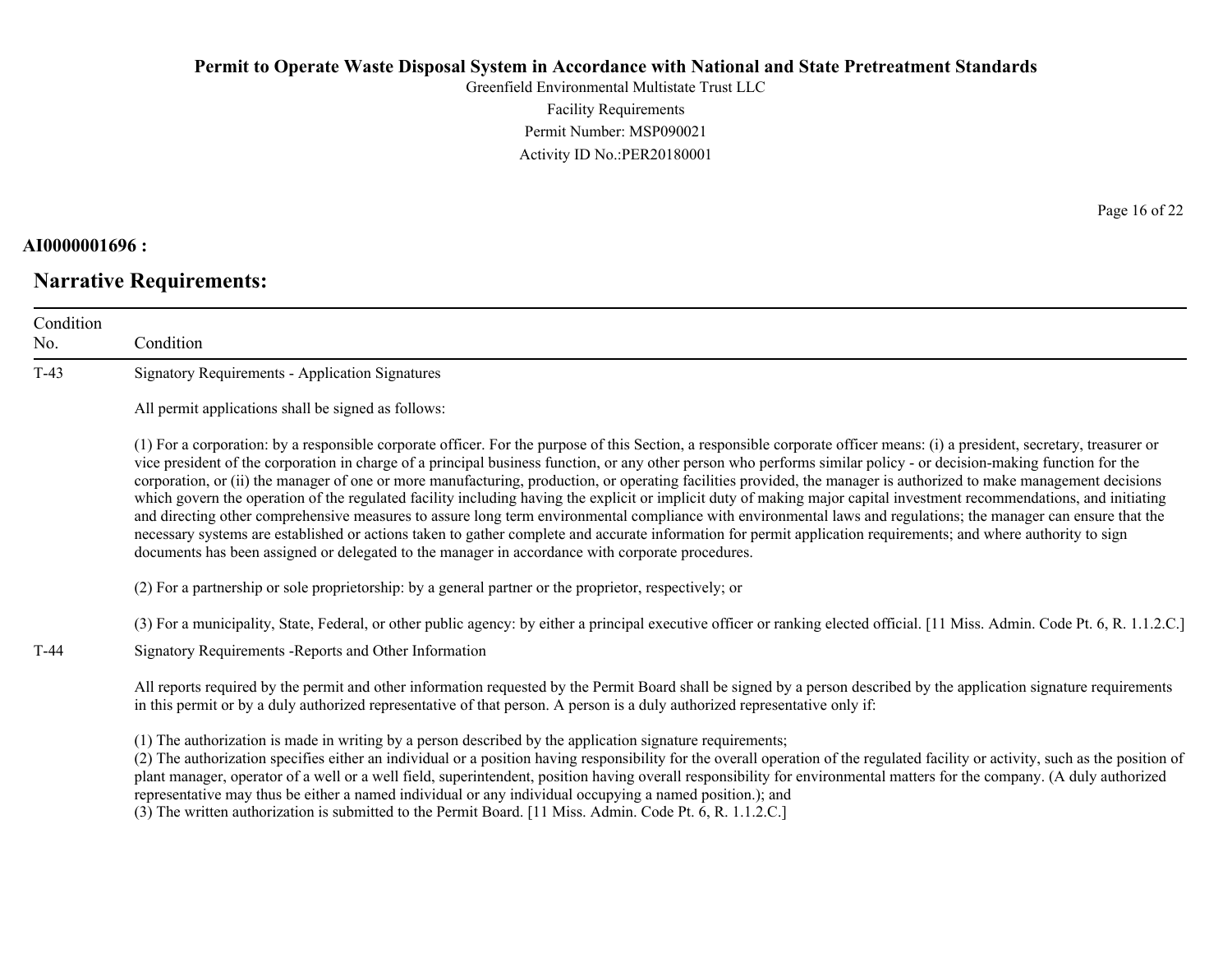Greenfield Environmental Multistate Trust LLC Facility Requirements Permit Number: MSP090021 Activity ID No.:PER20180001

## **AI0000001696 :**

# **Narrative Requirements:**

Page 17 of 22

| Condition<br>No. | Condition                                                                                                                                                                                                                                                                                                                                                                                                                                                                                                                                                                                                                                                                                                                           |
|------------------|-------------------------------------------------------------------------------------------------------------------------------------------------------------------------------------------------------------------------------------------------------------------------------------------------------------------------------------------------------------------------------------------------------------------------------------------------------------------------------------------------------------------------------------------------------------------------------------------------------------------------------------------------------------------------------------------------------------------------------------|
| $T-45$           | Signatory Requirements - Changes to Authorization                                                                                                                                                                                                                                                                                                                                                                                                                                                                                                                                                                                                                                                                                   |
|                  | If an authorization under the signatory requirements of this permit is no longer accurate because a different individual or position has responsibility for the overall<br>operation of the facility, a new authorization satisfying the signatory requirements of this permit must be submitted to the Permit Board prior to or together with any<br>reports, information, or applications. [11 Miss. Admin. Code Pt. 6, R. 1.1.4.M.]                                                                                                                                                                                                                                                                                              |
| T-46             | Signatory Requirements - Certification                                                                                                                                                                                                                                                                                                                                                                                                                                                                                                                                                                                                                                                                                              |
|                  | Any person signing a document under the signatory requirements stated in this permit shall make the following certification:                                                                                                                                                                                                                                                                                                                                                                                                                                                                                                                                                                                                        |
|                  | "I certify under penalty of law that this document and all attachments were prepared under the direction or supervision in accordance with a system designed to assure<br>that qualified personnel properly gather and evaluate the information submitted. Based on my inquiry of the person or persons who manage the system, or those persons<br>directly responsible for gathering the information, the information submitted is, to the best of my knowledge and belief, true, accurate, and complete. I am aware that<br>there are significant penalties for submitting false information, including the possibility of fine and imprisonment for knowing violations." [11 Miss. Admin. Code Pt. 6,<br>R. 1.1.4. $A(29)(d)$ .] |
| T-47             | Availability of Records                                                                                                                                                                                                                                                                                                                                                                                                                                                                                                                                                                                                                                                                                                             |
|                  | Except for information deemed to be confidential under the Mississippi Code Ann. 49-17-39 and 40 CFR 123.41, file information relating to this permit shall be made<br>available for public inspection and copying during normal business hours at the office of the Department of Environmental Quality in Jackson, Mississippi. Written<br>request must be provided in accordance with policies developed by the Commission and must state, specifically, records proposed for review, date proposed for review<br>and copying requirements. [11 Miss. Admin. Code Pt. 6, R. 1.1.3.E.]                                                                                                                                            |
| T-48             | Duty to Provide Information                                                                                                                                                                                                                                                                                                                                                                                                                                                                                                                                                                                                                                                                                                         |
|                  | The permittee shall furnish to the Permit Board within a reasonable time any relevant information which the Permit Board may request to determine whether cause<br>exists for modifying, revoking and reissuing, or terminating the permit, or to determine compliance with the permit. The permittee shall also furnish to the Permit Board<br>upon request, copies of records required to be kept by the permit. [11 Miss. Admin. Code Pt. 6, R. 1.1.4.A(16).]                                                                                                                                                                                                                                                                    |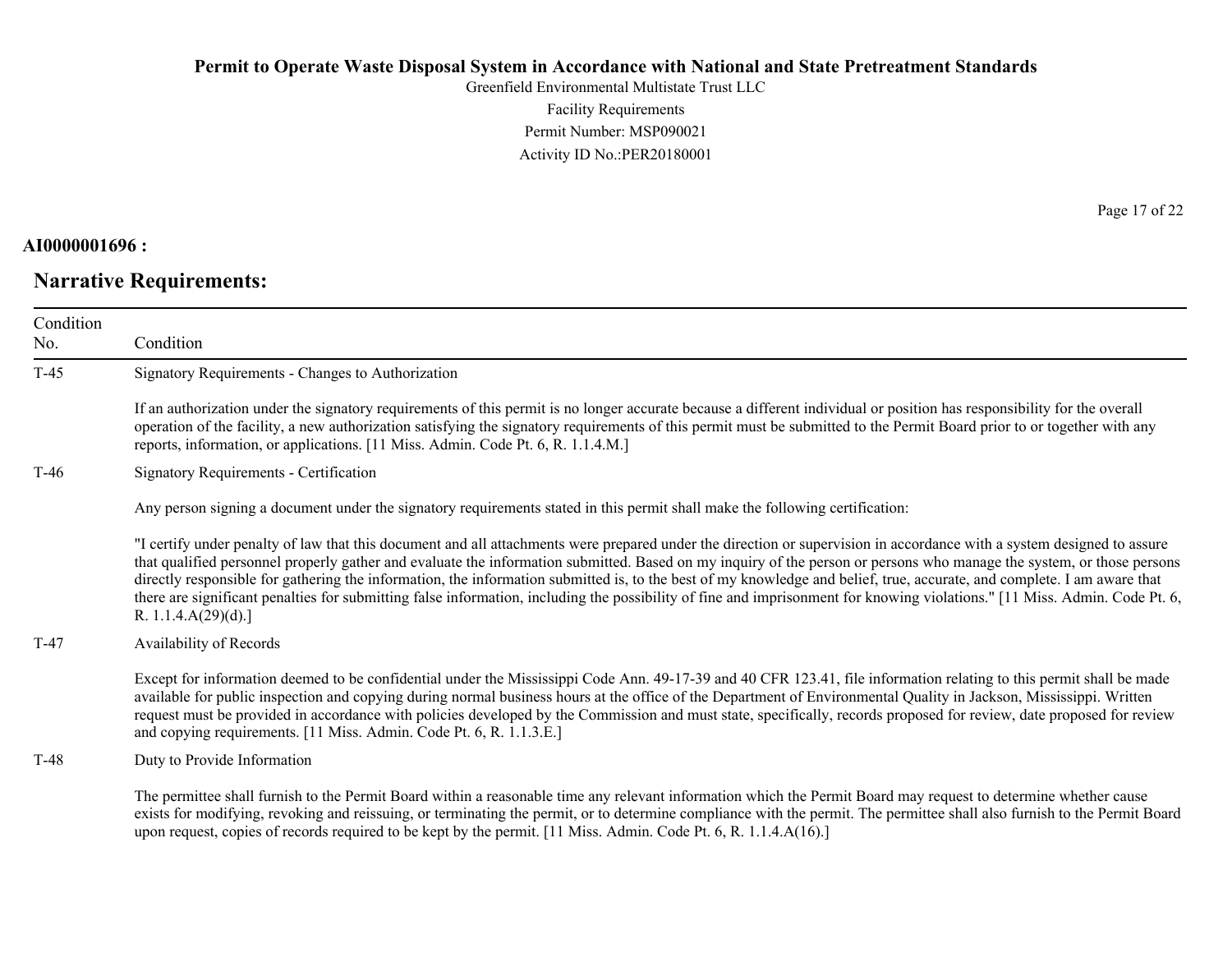Greenfield Environmental Multistate Trust LLC Facility Requirements Permit Number: MSP090021 Activity ID No.:PER20180001

### **AI0000001696 :**

# **Narrative Requirements:**

Page 18 of 22

| Condition<br>No. | Condition                                                                                                                                                                                                                                                                                                                                                                                                                                                                                                                                                                                                                                                                            |
|------------------|--------------------------------------------------------------------------------------------------------------------------------------------------------------------------------------------------------------------------------------------------------------------------------------------------------------------------------------------------------------------------------------------------------------------------------------------------------------------------------------------------------------------------------------------------------------------------------------------------------------------------------------------------------------------------------------|
| $T-49$           | Permit Actions                                                                                                                                                                                                                                                                                                                                                                                                                                                                                                                                                                                                                                                                       |
|                  | The permit may be modified, revoked and reissued, or terminated for cause. The filing of a request by the permittee for a permit modification, revocation and reissuance,<br>or termination, or a modification of planned changes or anticipated noncompliance, does not stay any permit condition. [11 Miss. Admin. Code Pt. 6, R. 1.1.5.C.(5).]                                                                                                                                                                                                                                                                                                                                    |
| $T-50$           | Civil and Criminal Liability                                                                                                                                                                                                                                                                                                                                                                                                                                                                                                                                                                                                                                                         |
|                  | (1) Any person who violates a term, condition or schedule of compliance contained within this permit or the Mississippi Water Pollution Control Law is subject to the<br>actions defined by law.<br>(2) Except as provided in permit conditions on "Bypassing" and "Upsets", nothing in this permit shall be construed to relieve the permittee from civil or criminal<br>penalties for noncompliance.<br>(3) It shall not be the defense of the permittee in an enforcement action that it would have been necessary to halt or reduce the permitted activity in order to maintain<br>compliance with the conditions of this permit. [11 Miss. Admin. Code Pt. 6, R. 1.1.4.A.(24).] |
| $T-51$           | Oil and Hazardous Substance Liability                                                                                                                                                                                                                                                                                                                                                                                                                                                                                                                                                                                                                                                |
|                  | Nothing in this permit shall be construed to preclude the institution of any legal action or relieve the permittee from any responsibilities, liabilities, or penalties to which                                                                                                                                                                                                                                                                                                                                                                                                                                                                                                     |

the permittee is or may be subject to under Section 311 of the Federal Water Pollution Control Act and applicable provisions under Mississippi Law pertaining to transportation, storage, treatment, or spillage of oil or hazardous substances. [11 Miss. Admin. Code Pt. 6, R. 1.1.4.A(23).]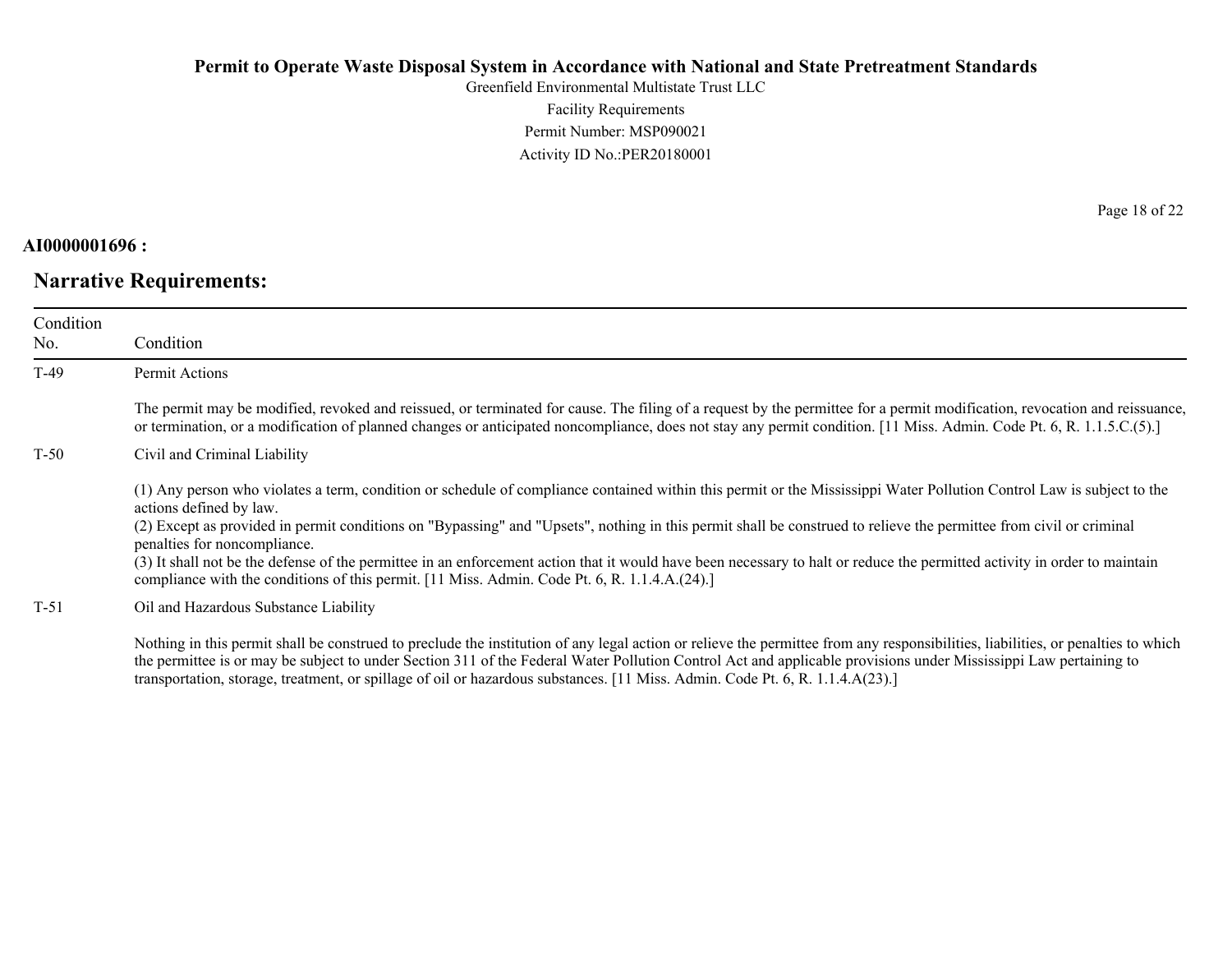Greenfield Environmental Multistate Trust LLC Facility Requirements Permit Number: MSP090021 Activity ID No.:PER20180001

## **AI0000001696 :**

# **Narrative Requirements:**

Page 19 of 22

| Condition<br>No. | Condition                                                                                                                                                                                                                                                                                                                                                                                                                                                                                                                                                                                                                                                                                                                                                                                                                                                                                                                                                                                                                                                                                                                                                                                                                                                                                                                                                                                                                                                                                                                                                                                                                                                                                                                                                                                                          |  |
|------------------|--------------------------------------------------------------------------------------------------------------------------------------------------------------------------------------------------------------------------------------------------------------------------------------------------------------------------------------------------------------------------------------------------------------------------------------------------------------------------------------------------------------------------------------------------------------------------------------------------------------------------------------------------------------------------------------------------------------------------------------------------------------------------------------------------------------------------------------------------------------------------------------------------------------------------------------------------------------------------------------------------------------------------------------------------------------------------------------------------------------------------------------------------------------------------------------------------------------------------------------------------------------------------------------------------------------------------------------------------------------------------------------------------------------------------------------------------------------------------------------------------------------------------------------------------------------------------------------------------------------------------------------------------------------------------------------------------------------------------------------------------------------------------------------------------------------------|--|
| $T-52$           | Hazardous Waste Release(1) The permittee shall notify the Mississippi Department of Environmental Quality, the EPA Regional Waste Management Division Director,<br>State hazardous waste authorities, and the POTW in writing of any discharge into the POTW of a substance, which, if otherwise disposed of, would be a hazardous<br>waste under 40 CFR part 261. Such notification must include the name of the hazardous waste as set forth in 40 CFR part 261, the EPA hazardous waste number, and<br>the type of discharge (continuous, batch, or other). If the Industrial User discharges more than 100 kilograms of such waste per calendar month to the POTW, the<br>notification shall also contain the following information to the extent such information is known and readily available to the Industrial User: An identification of the<br>hazardous constituents contained in the wastes, as estimation of the mass and concentration of such constituents in the wastestream discharged during that calendar<br>month, and an estimation of the mass of constituents in the wastestream expected to be discharged during the following twelve months. All notifications must take place<br>within 180 days of the effective date of this rule. Industrial users who commence discharging after the effective date of this rule shall provide the notification no later<br>than 180 days after the discharge of the listed or characteristic hazardous waste. Any notification under this paragraph need be submitted only once. However,<br>notifications of changed discharges must be submitted under 40 CFR 403.12(j). The notification requirement in this section does not apply to pollutants already reported<br>under the self-monitoring requirements of 40 CFR 403.12(b), (d), and (e). |  |
| $T-53$           | Hazardous Waste Release (continued)                                                                                                                                                                                                                                                                                                                                                                                                                                                                                                                                                                                                                                                                                                                                                                                                                                                                                                                                                                                                                                                                                                                                                                                                                                                                                                                                                                                                                                                                                                                                                                                                                                                                                                                                                                                |  |
|                  | (2) Dischargers are exempt from the requirements of paragraph (1) of the Hazardous Waste Release requirement during a calendar month in which they discharge no<br>more than fifteen kilograms of hazardous wastes, unless the wastes are acute hazardous wastes as specified in 40 CFR 261.30(d) and 261.33(d). Discharge of more than<br>fifteen kilograms of non-acute hazardous wastes in a calendar month, or of any quantity of acute hazardous wastes as specified in 40 CFR 261.30(d) and 261.33(e),<br>requires a one-time notification. Subsequent months during which the Industrial User discharges more than such quantities of any hazardous waste do not require<br>additional notification.                                                                                                                                                                                                                                                                                                                                                                                                                                                                                                                                                                                                                                                                                                                                                                                                                                                                                                                                                                                                                                                                                                        |  |
|                  | (3) In the case of any new regulations under section 3001 of RCRA identifying additional characteristics of hazardous waste or listing any additional substance as a<br>hazardous waste, the Industrial User must notify the POTW, the EPA Regional Waste Management Division Director, and State hazardous waste authorities of the<br>discharge of such substance within 90 days of the effective date of such regulations. $[40 \text{ CFR } 403.12(p)]$                                                                                                                                                                                                                                                                                                                                                                                                                                                                                                                                                                                                                                                                                                                                                                                                                                                                                                                                                                                                                                                                                                                                                                                                                                                                                                                                                        |  |
| $T-54$           | Hazardous Waste Release (continued)                                                                                                                                                                                                                                                                                                                                                                                                                                                                                                                                                                                                                                                                                                                                                                                                                                                                                                                                                                                                                                                                                                                                                                                                                                                                                                                                                                                                                                                                                                                                                                                                                                                                                                                                                                                |  |
|                  | (4) In the case of any notification made under paragraph (1) of this section, the Industrial User shall certify that it has a program in place to reduce the volume and<br>toxicity of hazardous wastes generated to the degree it has determined to be economically practical. $[40 \text{ CFR } 403.12(p)]$                                                                                                                                                                                                                                                                                                                                                                                                                                                                                                                                                                                                                                                                                                                                                                                                                                                                                                                                                                                                                                                                                                                                                                                                                                                                                                                                                                                                                                                                                                      |  |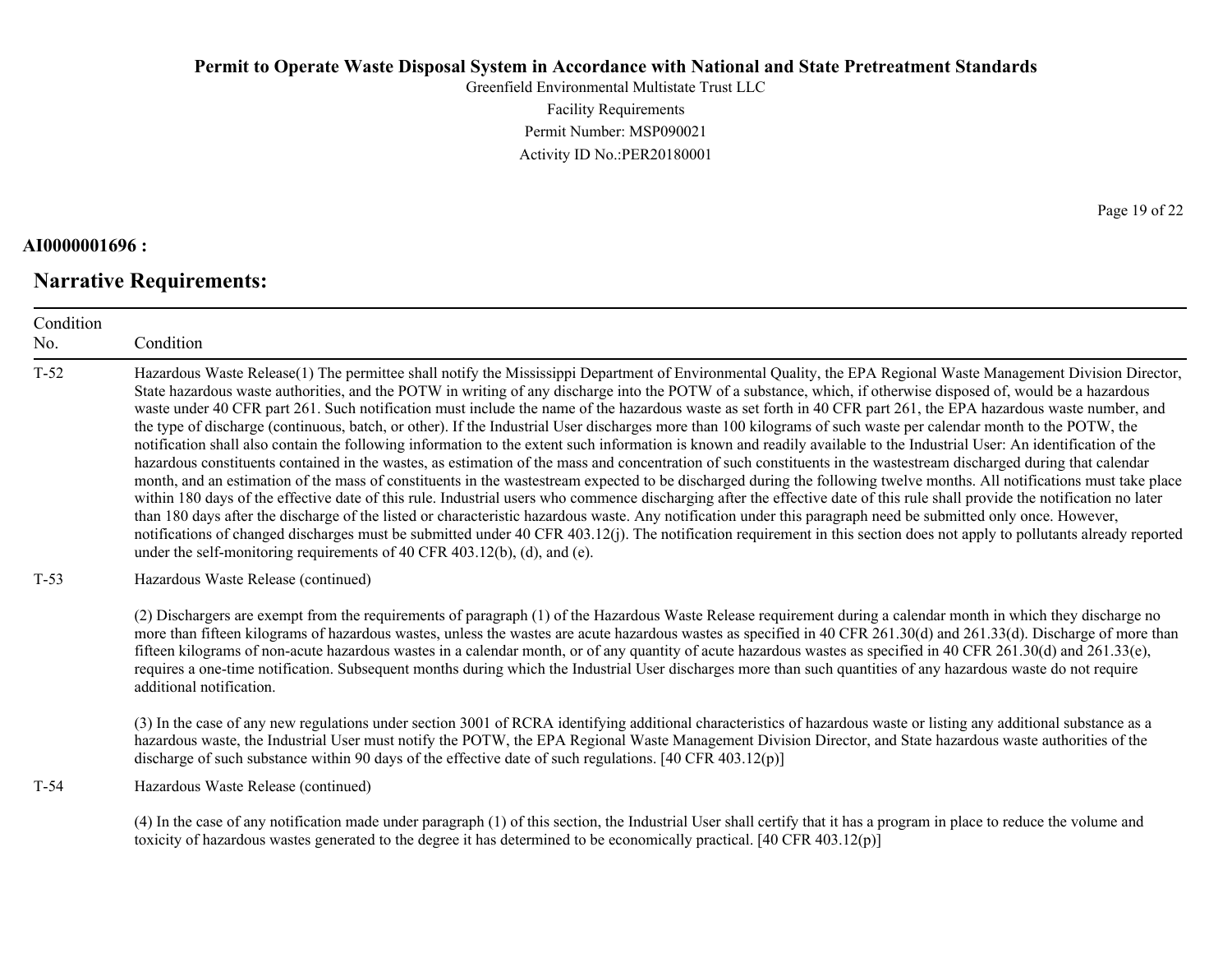Greenfield Environmental Multistate Trust LLC Facility Requirements Permit Number: MSP090021 Activity ID No.:PER20180001

### **AI0000001696 :**

# **Narrative Requirements:**

Page 20 of 22

| Condition<br>No. | Condition                                                                                                                                                                                                                                                                                                                                                                                                                                                                                                                                                                                                                                                                                                                                                                                                                                                                                  |
|------------------|--------------------------------------------------------------------------------------------------------------------------------------------------------------------------------------------------------------------------------------------------------------------------------------------------------------------------------------------------------------------------------------------------------------------------------------------------------------------------------------------------------------------------------------------------------------------------------------------------------------------------------------------------------------------------------------------------------------------------------------------------------------------------------------------------------------------------------------------------------------------------------------------|
| $T-55$           | Property Rights                                                                                                                                                                                                                                                                                                                                                                                                                                                                                                                                                                                                                                                                                                                                                                                                                                                                            |
|                  | The issuance of this permit does not convey any property rights in either real or personal property, or any exclusive privileges, nor does it authorize any injury to private<br>property or any invasion of personal rights, nor any infringement of Federal, State, or local laws or regulations. [11 Miss. Admin. Code Pt. 6, R. 1.1.5.E.]                                                                                                                                                                                                                                                                                                                                                                                                                                                                                                                                              |
| $T-56$           | Severability                                                                                                                                                                                                                                                                                                                                                                                                                                                                                                                                                                                                                                                                                                                                                                                                                                                                               |
|                  | The provisions of this permit are severable. If any provision of this permit, or the application of any provision of this permit to any circumstances, is challenged or held<br>invalid, the validity of the remaining permit provisions and/or portions thereof or their application to other persons or sets of circumstances, shall not be affected<br>thereby. [11 Miss. Admin. Code Pt. 6, R. 1.1.4.A(25).]                                                                                                                                                                                                                                                                                                                                                                                                                                                                           |
| $T-57$           | Protection of Confidential Information                                                                                                                                                                                                                                                                                                                                                                                                                                                                                                                                                                                                                                                                                                                                                                                                                                                     |
|                  | (1) Pursuant to Miss. Code Ann. '49-17-39 and 40 CFR 123.41, the Permit Board shall make available to the public all information contained on any form and all public<br>comments on such information. Effluent data and information concerning air or water quality shall also be made available to the public. Information that is determined<br>by the Commission to be trade secrets shall not be disclosed to the public without prior consent of the source of such information. When a claim of confidentiality is<br>made by a person in accordance with the provisions of Miss. Code Ann. '49-17-39, a recommendation on the questions of confidentiality shall be made by the<br>Commission and forwarded to the Regional Administrator (or his/her designee) of EPA for his concurrence in such determination of confidentiality. [11 Miss. Admin.]<br>Code Pt. 6, R. 1.1.3.F.] |
| $T-58$           | Protection of Confidential Information-continued                                                                                                                                                                                                                                                                                                                                                                                                                                                                                                                                                                                                                                                                                                                                                                                                                                           |
|                  | (2) A copy of a State, UIC, or NPDES permit application, public notice, fact sheet, draft permit and other forms relating thereto, including written public comment and<br>other reports, files and information relating to the application not classified as confidential information by the Commission pursuant to part (1) of this requirement, shall<br>be available for public inspection and copying during normal business hours at the office of the Department in Jackson, Mississippi. [11 Miss. Admin. Code Pt. 6, R.                                                                                                                                                                                                                                                                                                                                                           |

be available<br>1.1.3.F.]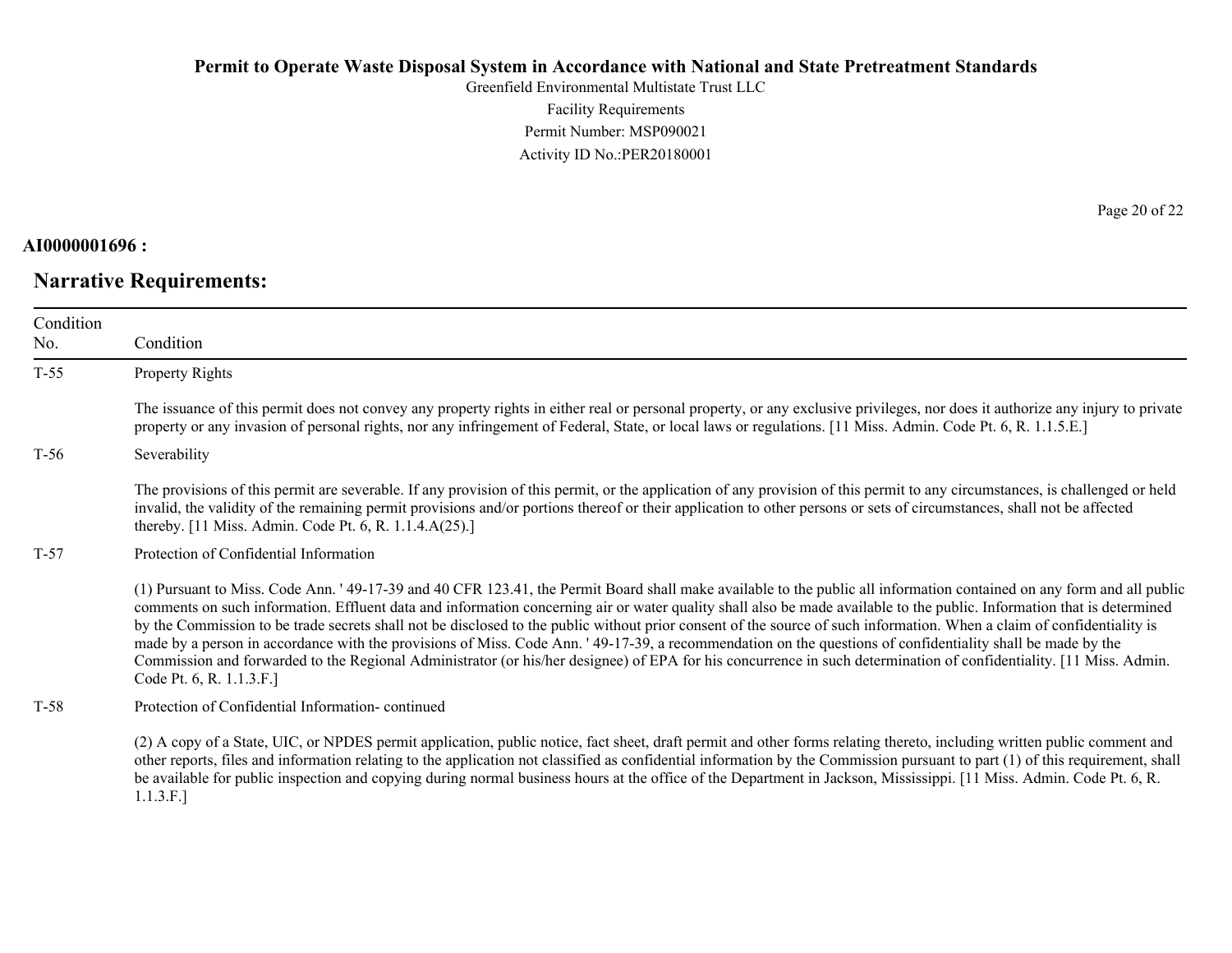Greenfield Environmental Multistate Trust LLC Facility Requirements Permit Number: MSP090021 Activity ID No.:PER20180001

### **AI0000001696 :**

# **Narrative Requirements:**

Page 21 of 22

| Condition |                                                                                                                                                                                                                                                                                                                                                                                                                                                                                                                                                                                                                                                                                                                                                                                                                                                                                                                                                                      |
|-----------|----------------------------------------------------------------------------------------------------------------------------------------------------------------------------------------------------------------------------------------------------------------------------------------------------------------------------------------------------------------------------------------------------------------------------------------------------------------------------------------------------------------------------------------------------------------------------------------------------------------------------------------------------------------------------------------------------------------------------------------------------------------------------------------------------------------------------------------------------------------------------------------------------------------------------------------------------------------------|
| No.       | Condition                                                                                                                                                                                                                                                                                                                                                                                                                                                                                                                                                                                                                                                                                                                                                                                                                                                                                                                                                            |
| $T-59$    | Protection of Confidential Information-continued                                                                                                                                                                                                                                                                                                                                                                                                                                                                                                                                                                                                                                                                                                                                                                                                                                                                                                                     |
|           | (3) Upon determination by the Commission that information submitted by a permit applicant is entitled to protection against disclosure as trade secrets, the information<br>shall be so labeled and otherwise handled as confidential. Copies of the information and a notice of the Commission's action shall be forwarded to the Regional<br>Administrator (or his/her designee). In making its determination of entitlement to protection as a trade secret, the Commission shall follow the procedure set forth in<br>Miss. Code Ann. '49-17-39. In the event the Commission denies the claim of confidentiality, the applicant shall have, upon notification thereof, the right to appeal the<br>Commission's determination in the same manner provided for other orders of the Commission. No disclosure, except to EPA, shall be allowed until any appeal from the<br>determination of the Commission is completed. [11 Miss. Admin. Code Pt. 6, R. 1.1.3.F.] |
| $T-60$    | Spill Prevention and Best Management Plans                                                                                                                                                                                                                                                                                                                                                                                                                                                                                                                                                                                                                                                                                                                                                                                                                                                                                                                           |
|           | Any permittee which has above ground bulk storage capacity, of more than 1320 gallons or any single container with a capacity greater than 660 gallons, of materials<br>and/or liquids (including but not limited to, all raw, finished and/or waste material) with chronic or acute potential for pollution impact on waters of the State and not<br>subject to Mississippi Hazardous Waste Management Regulations or 40 CFR 112 (Oil Pollution Prevention) regulations shall provide secondary containment as found<br>in 40 CFR 112 or equivalent protective measures such as trenches or waterways which would conduct any tank releases to a permitted treatment system or sufficient<br>equalization or treatment capacity needed to prevent chronic/acute pollution impact. [11 Miss. Admin. Code Pt. 6, R. 1.1.4.A(12)(a).]                                                                                                                                  |
| $T-61$    | <b>Closure Requirements</b>                                                                                                                                                                                                                                                                                                                                                                                                                                                                                                                                                                                                                                                                                                                                                                                                                                                                                                                                          |
|           | Should the permittee decide to permanently close and abandon the premises upon which it operates, it shall provide a Closure Plan to the Permit Board no later than 90<br>days prior to doing so. This Closure Plan shall address how and when all manufactured products, by-products, raw materials, stored chemicals, and solid and liquid<br>waste and residues will be removed from the premises or permanently disposed of on site such that no potential environmental hazard to the waters of the State will be<br>presented. Closure plan(s) submitted to and approved by Mississippi Department of Environmental Quality for compliance with other environmental regulations will<br>satisfy the closure requirements for those items specifically addressed in the closure plan(s) as long as the closure does not present a potential for environmental hazard<br>to waters of the State. [11 Miss. Admin. Code Pt. 6, R. 1.1.4. $A(11)$ .]               |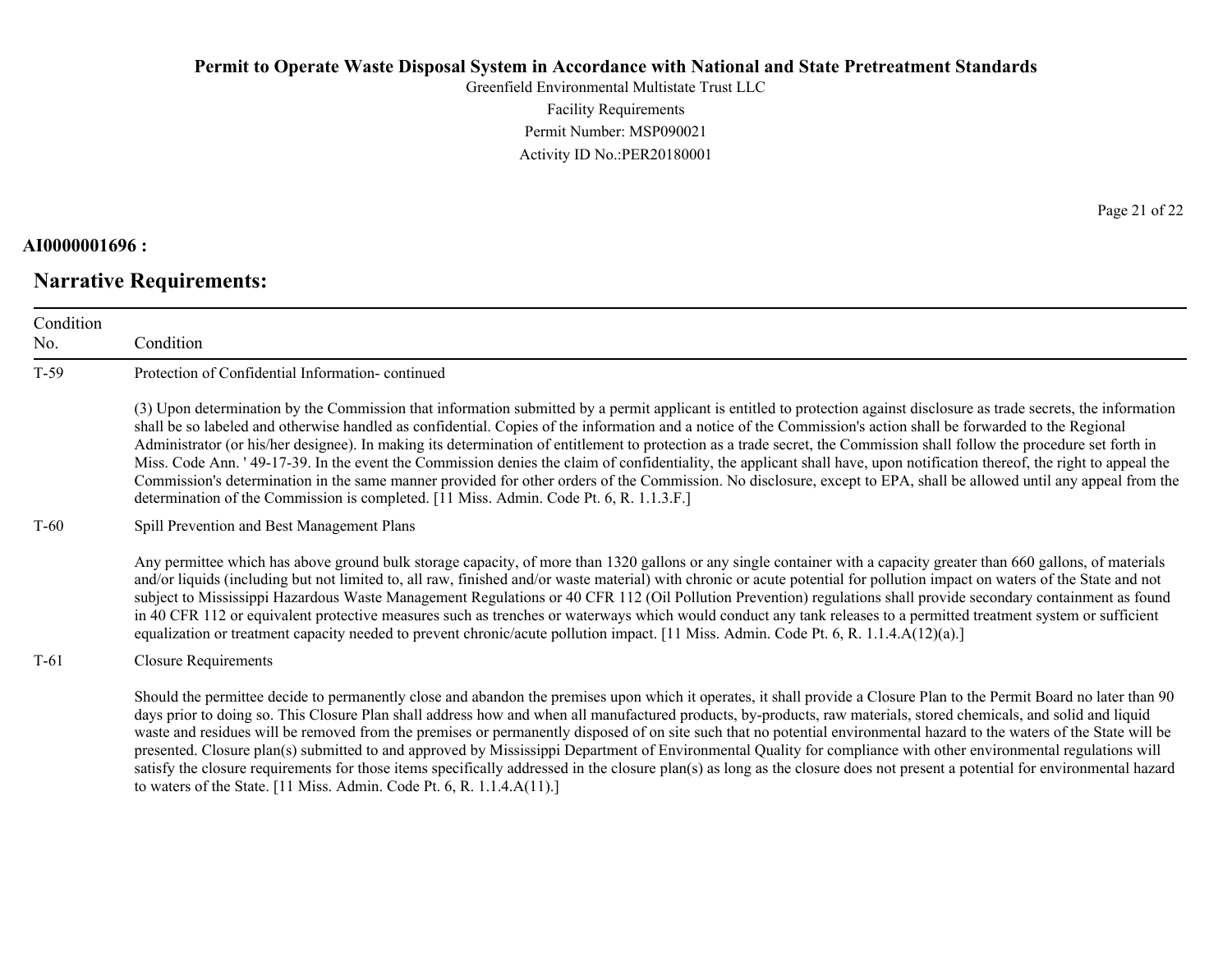Greenfield Environmental Multistate Trust LLC Facility Requirements Permit Number: MSP090021 Activity ID No.:PER20180001

### **RPNT0000000001 (MSP090021-001) Outfall 001 - (Treated Groundwater Discharge):**

# **Submittal/Action Requirements:**

| Condition<br>No. | Condition                                                                                                                                                                                                                                                                                                                       |
|------------------|---------------------------------------------------------------------------------------------------------------------------------------------------------------------------------------------------------------------------------------------------------------------------------------------------------------------------------|
| $S-1$            | The Permittee shall submit analytical results on a monthly Discharge Monitoring Report (DMR) : Due monthly, by the 28th of the subsequent month. Flow, Oil and<br>Grease, pH, and Phenol shall be submitted on monthly DMR. [11 Miss. Admin. Code Pt. 6, R. 1.1.4.A(15)(c)]                                                     |
| $S-2$            | The Permittee shall submit analytical results on an annual Discharge Monitoring Report (DMR) : Due annually by the 28th of January. Total Recoverable Arsenic, Total<br>Recoverable Chromium, Total Recoverable Copper, and Pentachlorophenol shall be submitted on annual DMR. [11 Miss. Admin. Code Pt. 6, R. 1.1.4.A(15)(c)] |

Page 22 of 22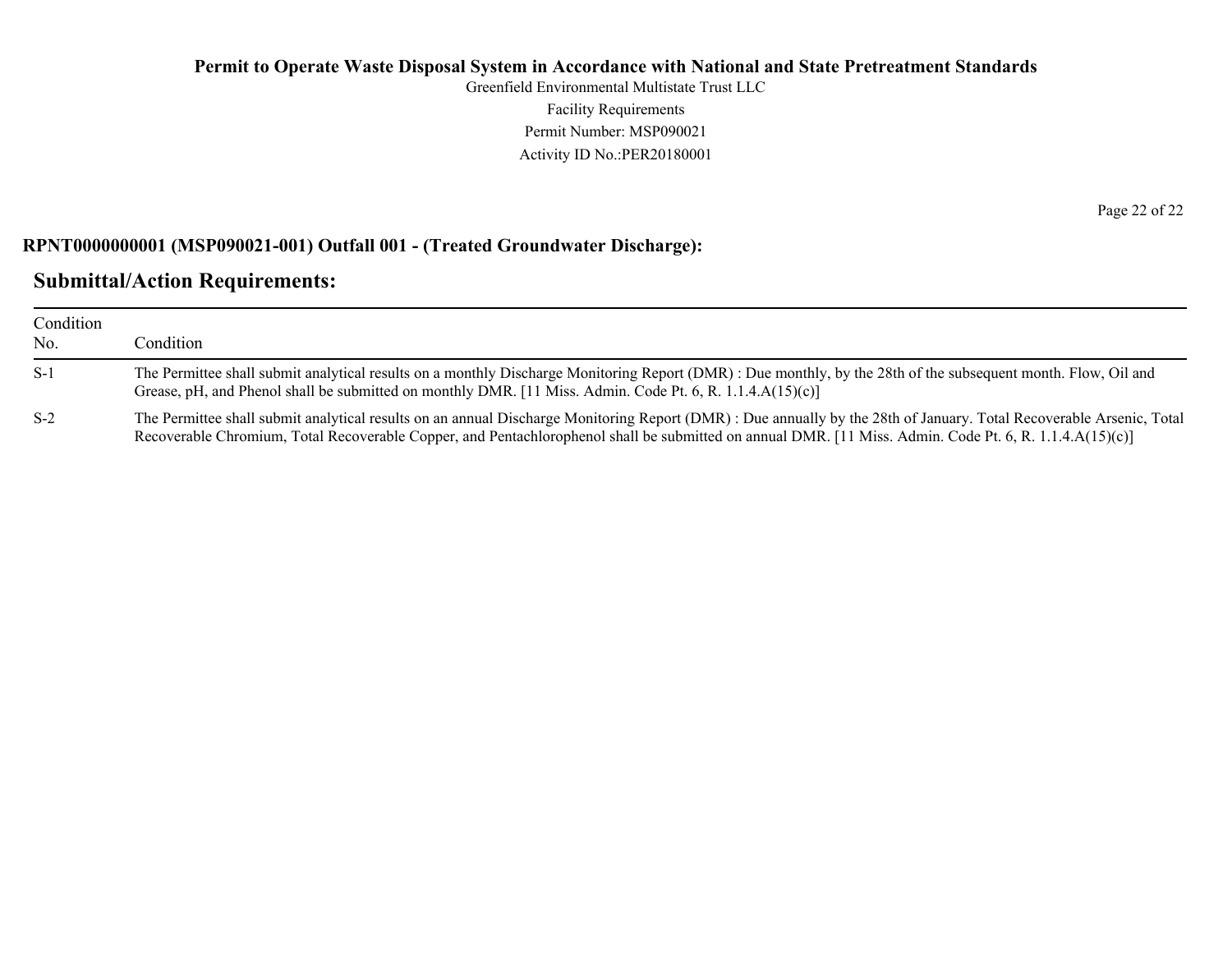# **GENERAL INFORMATION**

## Greenfield Environmental Multistate Trust LLC Columbus, MS Lowndes County 2300 14th Avenue North

### **Alternate/Historic Identifiers**

| $\overline{ID}$ | <b>Alternate/Historic Name</b>                 | <b>User Group</b>                          | <b>Start Date</b> | <b>End Date</b> |
|-----------------|------------------------------------------------|--------------------------------------------|-------------------|-----------------|
| 1696            | Greenfield Environmental Multistate Trust, LLC | <b>Official Site Name</b>                  | 02/14/2011        |                 |
| 2808700020      | Greenfield Environmental Multistate Trst LLC   | Air-AIRS AFS (MDEQ USE<br>ONLY)            | 10/12/2000        |                 |
| MSD990866329    | Kerr McGee Chemical Corporation, Columbus      | Hazardous Waste-EPA ID                     | 10/12/2000        | 02/14/2011      |
| 168000020       | Kerr McGee Chemical Corporation, Columbus      | Air-Synthetic Minor Operating              | 06/06/1997        | 06/01/2002      |
| 168000020       | Kerr McGee Chemical Corporation, Columbus      | Air-Synthetic Minor Operating              | 06/12/1998        | 06/01/2002      |
| 68000020        | Kerr McGee Chemical Corporation, Columbus      | Air-Construction                           | 06/12/1998        |                 |
| MSR220010       | Kerr McGee Chemical Corporation, Columbus      | GP-Wood Treating                           | 10/27/1992        | 07/13/1997      |
| MSP090021       | Kerr McGee Chemical Corporation, Columbus      | Water - Pretreatment                       | 10/11/1994        | 10/10/1999      |
| MSP090021       | Kerr McGee Chemical Corporation, Columbus      | Water - Pretreatment                       | 08/23/2000        | 07/31/2005      |
| MSD990866329    | Kerr McGee Chemical Corporation, Columbus      | Hazardous Waste-TSD                        | 06/11/2001        | 04/12/2006      |
| MSP090021       | Kerr McGee Chemical Corporation, Columbus      | Water - Pretreatment                       | 10/31/2005        | 04/12/2006      |
| 1696            | Kerr McGee Chemical Corporation                | Historic Site Name                         | 10/27/1992        | 04/10/2006      |
| MSD990866329    | Tronox LLC, Columbus                           | Hazardous Waste-TSD                        | 04/13/2006        | 05/31/2011      |
| MSP090021       | Tronox LLC, Columbus                           | Water - Pretreatment                       | 04/13/2006        | 09/30/2010      |
| 1696 001        | Kerr Mcgee, Columbus                           | GARD                                       | 08/01/1980        |                 |
| 1696            | Tronox, LLC                                    | Historic Site Name                         | 04/10/2006        | 02/14/2011      |
| MSD990866329    | Greenfield Environmental Multistate Trust LLC  | Hazardous Waste-EPA ID                     | 02/14/2011        |                 |
| MSP090021       | Greenfield Environmental Multistate Trust LLC  | Water - Pretreatment                       | 11/14/2013        | 10/31/2018      |
|                 | Branch                                         | Branches Group - Water                     | 07/18/2017        |                 |
|                 | <b>Branch</b>                                  | <b>Branches Group - Hazardous</b><br>Waste | 08/04/2017        |                 |
| MSP090021       | Greenfield Environmental Multistate Trust LLC  | Water - Pretreatment                       | 11/09/2018        | 10/31/2023      |

**Basin:** Tombigbee River Basin